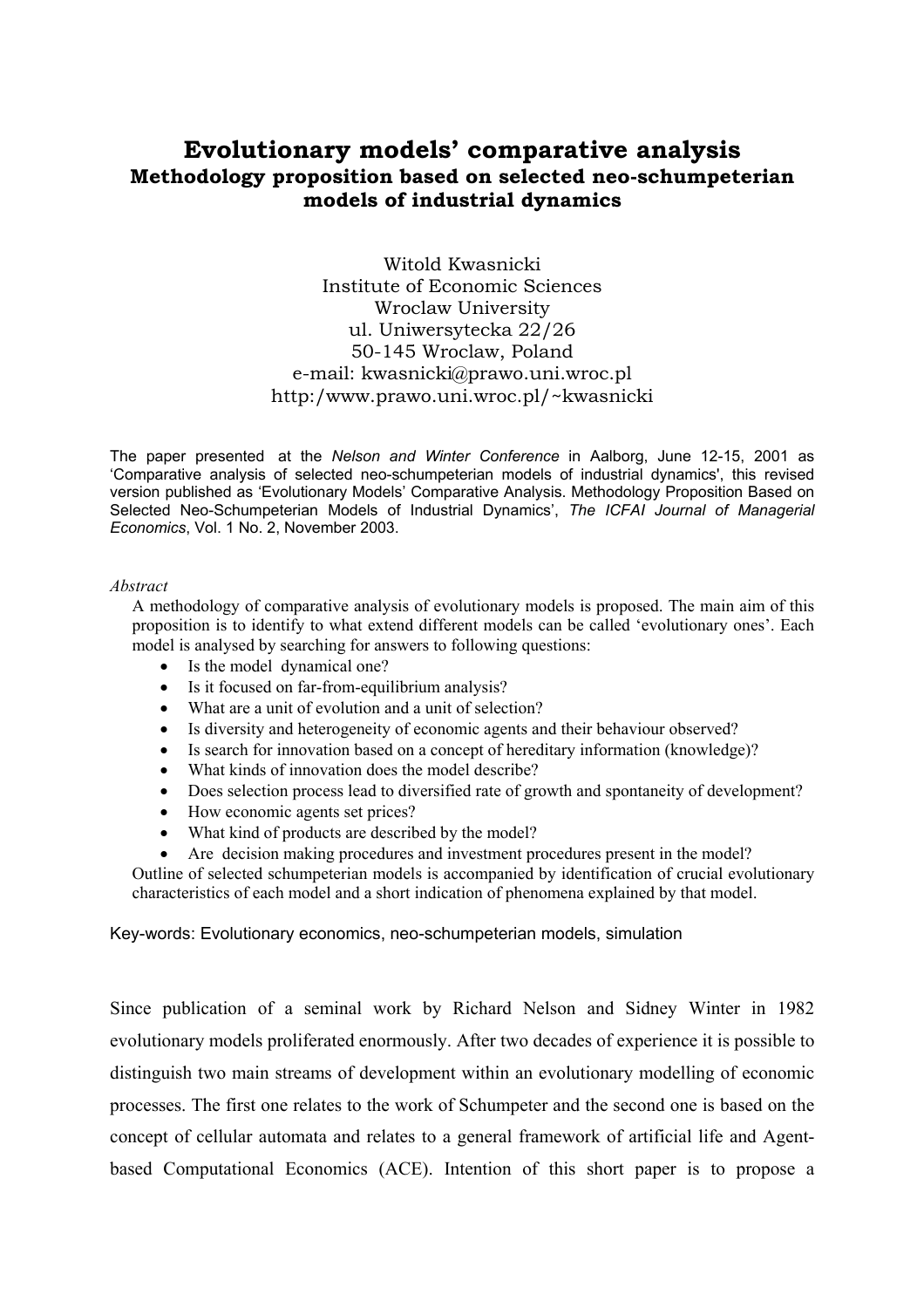comparative analysis of selected models much more from technical point of view then to make a review of evolutionary, neo-schumpeterian models (excellent reviews and surveys of evolutionary models can be found in Dosi *et al.* (1988), Saviotti, Metcalfe (1991), Nelson (1995), Silverberg, Verspagen (1995)). Matter presented in this paper ought to be considered as the first attempt to build a 'comparative method (methodology)' of proliferating evolutionary models.

The paper will begin with short review of the models accompanied by identification of crucial evolutionary characteristics of these models. All selected models are **dynamical** ones so the first important feature to call them evolutionary ones is fulfilled by all selected models. Similarly all models are focused on **far-from-equilibrium analysis** but it is interesting to see to what extend this feature is really used in the process of simulation analysis of the models. Other crucial features of evolutionary process are not present not in all models. The question to what extend other 'evolutionary features' are present in the models will be the main aim of this paper. The features which seem to be crucial to call a model an evolutionary one are: **diversity and heterogeneity of economic agents (firms) and their behaviour**, **search for innovation based on a concept of hereditary information (knowledge)**, and **selection process** which leads to diversified rate of growth and spontaneity of development. Interesting question in relation to economic evolutionary models is presence of **decision making procedures**. In many models that procedure is not present in many others it has more or less complicated form.

Although some models are rather new ones, most of them were developed in 1990s, important question which ought to be stated is: what kind of phenomena (stylised facts) the models explain or shed new light on them? The answer seems to be rather difficult but at least some preliminary answer will be presented in the paper.

The easiest and the least controversial way of presentation would be to present the models in chronological order but it would be nothing more then cataloguing the models. Looking in the past history of Schumpterian tradition it seems possible to distinguish a few related but in some way independent streams of modelling efforts. The first is very closely associated with the work of Nelson and Winter (1982). To that tradition works of Winter (1984), Jonard, Yildizoglu (1998, 1999), Winter, Kaniovski, Dosi (1997, 2000), and Yildizoglu (2001) can be included. The other streams get inspirations from the work of Nelson and Winter but has essential distinguishing features. The second stream of models can be called '*Silverberg-Verspagen models'.* One distinguished feature of SV models is that technological progress is embedded in vintage capital. In the model presented in Silverberg (1985) and Silverberg *et al.*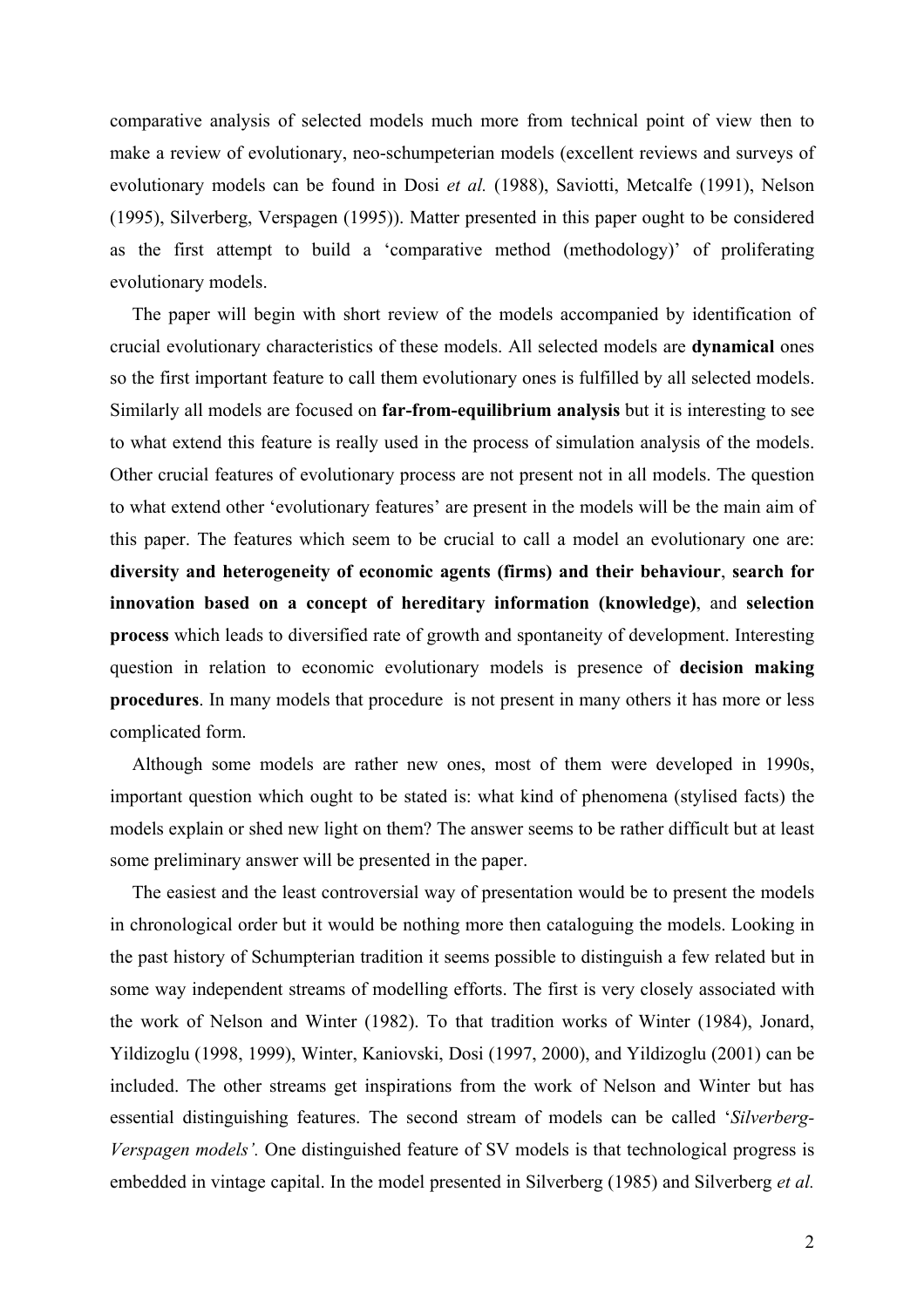(1988) firms are self-financing using their cash and liquid interest bearing reserves. Idea that firms rely on rather simple rules of thumb or routines rather than explicit optimisation procedures is applied in models developed by Silverberg, Lehnert and Verspagen (Silverberg and Lehnert, 1993; Silverberg, Verspagen, 1994, 1994a, 1995, 1995a). These models can be seen as continuation of the work initiated by Gerald Silverberg in 1980s. The main difference between the Silverberg and Verspagen (1995) model and the ones presented in Silverberg (1985) and Silverberg and Lehnert (1993) is the way in which innovation is endogenized.

The third stream of models can be called '*Dosi et al. models'*, e.g., Chiaromonte and Dosi (1993), Dosi *et al.* (1993, 1994, 1995). Dosi *et al*. approach is highly bottom-up simulation. The aim of the authors seems to be to start from basic mechanisms of industrial development without making any assumption about possible modelled properties of the system and to obtain the well-known features (*stylised facts*) from the co-working of these basic mechanisms of development. Similar assumption was made by Kwasnicki in his model of industrial dynamics (Kwasnicka, Kwasnicki, 1992, 1996, Kwasnicki, 1994/1996, 2000). In a sense the work of Kwasnicki can be considered as separate modelling effort.

There are also numerous models that can be identified as having 'Schumpeterian flavour'. The model presented by Andersen (1997) is based on Pasinetti's scheme of the structural economic dynamics of a labour economy with inclusion of an evolutionary, micro-economic foundation. A proposition of Bruckner, Ebeling and Scharnhorst (1989), Bruckner, Ebeling, Jimenez Montano and Scharnhorst (1993) apply general *n*-dimensional birth-death transition model to describe technological development. Models proposed by Stan Metcalfe (1993, 1994) and Paul Windrum and Chris Birchenhall, (1998) are also shortly described. The main of this paper is to propose a methodology of comparative analysis of evolutionary models. Because of a natural limitation on the length of a paper, a large number of existing model (e.g., Englmann (1994), Iwai (1984, 1984a), Nelson and Wolff (1997), Saviotti and Mani (1993), and Verspagen (1991, 1993)) are not included in the analysis but proposed methodology can be applied also to these models.

## *Nelson and Winter model*

1

It seems natural that when we think about evolutionary modelling rooted in Schumpeterian tradition we ought to start from the work of Nelson and Winter.<sup>1</sup> Nelson and Winter (NW)

Many authors have programmed the Nelson-Winter model. Let us mention only three implementations available through the Internet. One was done within the DRUIDIC (Dynamic Reconstruction of Unfolding Industrial Diversity by Interactive Computing) project. The NW models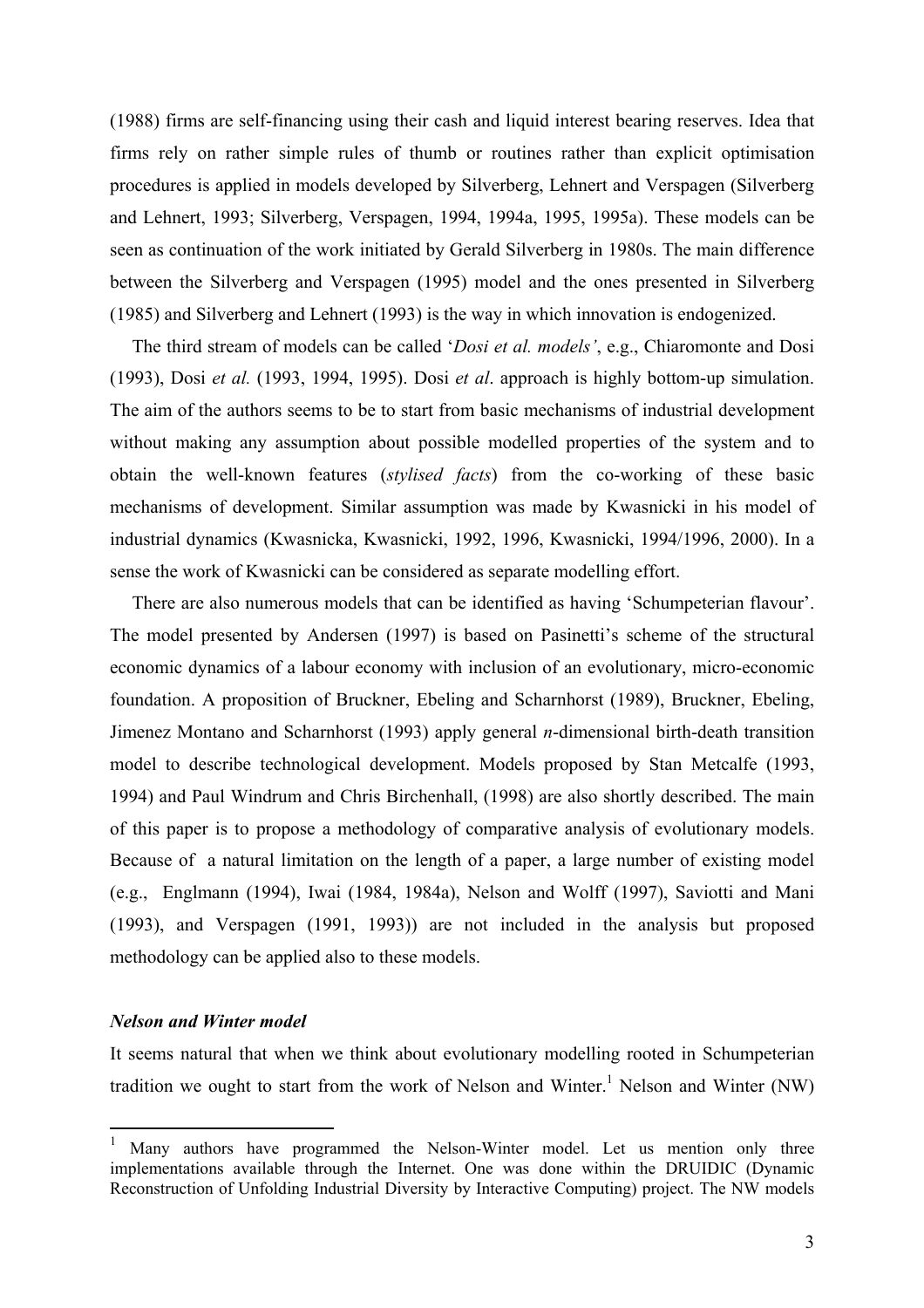models were worked out in 1970s and 1980s and summarised in their book, sometime called 'bible of evolutionary economists' (Nelson, Winter, 1982). Nelson and Winter models suit frequently as a basis or a kind of pattern for inventing another evolutionary models. In NW model and in almost all models of Schumpeterian tradition a firm is a basic unit of evolution and also is a unit of selection. $2$  Contrary to orthodox economics, concept of representative agent is not present in evolutionary models. Usually the economy is disaggregated into diverse individual firms influencing each other by nonlinear dynamic interactions describing search for innovation, competition (selection) and investment. In most simulation models agents use boundedly rational behavioural procedures. Learning and searching for innovation are modelled by allowing for mutation and imitation rules operating on the firms' operational parameters. Mutations are usually local within the routine space. Nelson and Winter apply a population perspective and they postulate that it is possible to specify the space in which innovative search takes place.

 The assumption of macroeconomic properties flowing from microeconomic behaviour of economic agents (i.e. firms) is basic reason for necessity of using simulation to investigate these models. The first model that will be discussed is the one presented in Nelson and Winter (1982, ch. 9). This model can be seen also as the first evolutionary growth model.

The state of the evolutionary process of an industry at any moment  $t$  is described by the capital stock and the behavioural rules of each firm. The state in the next moment  $(t+1)$  is determined by the state in previous moment. In this growth model firms use production techniques which are characterised by fixed labour and capital coefficients. Firms manufacture homogeneous products, so the model describes only process innovation. It is assumed that firms produce using a Leontief production function, therefore substitution between labour and capital is not explicitly present in the model. Invention occurs as a result of firms' search activities. Firms search for new combinations of labour and capital coefficient. Changes of these both coefficients are not correlated, therefore a phenomenon that resembles substitution between labour and capital may be observed in the simulated process.

1

programmed in Maple V can be found in Esben Sloth Andersen homepage (http://www.business.auc.dk/evolution/esa/). Murat Yildizoglu programmed the NW models in Java (http://cournot.u-strasbg.fr/yildi/NelWin.htm). The NW model programmed by Bart Verspagen (http://www.tm.tue.nl/ecis/bart/) accompanies a new textbook written by Verspagen (2001).

 $2$  Distinguishing a unit of evolution and a unit of selection seems to be important. In biological evolution an organism is a unit of evolution as well as a unit of selection. In 'artificial' evolution (as e.g, knowledge evolution or industrial evolution) we observe a separation of these two aspects of evolutionary processes. The unit of evolution is an individual (knowledge evolution) or a firm (industrial evolution) and the unit of selection is an idea, a theory or a product, a commodity, that is, a result of efforts of the unit of evolution (Kwasnicki, 1994/1996).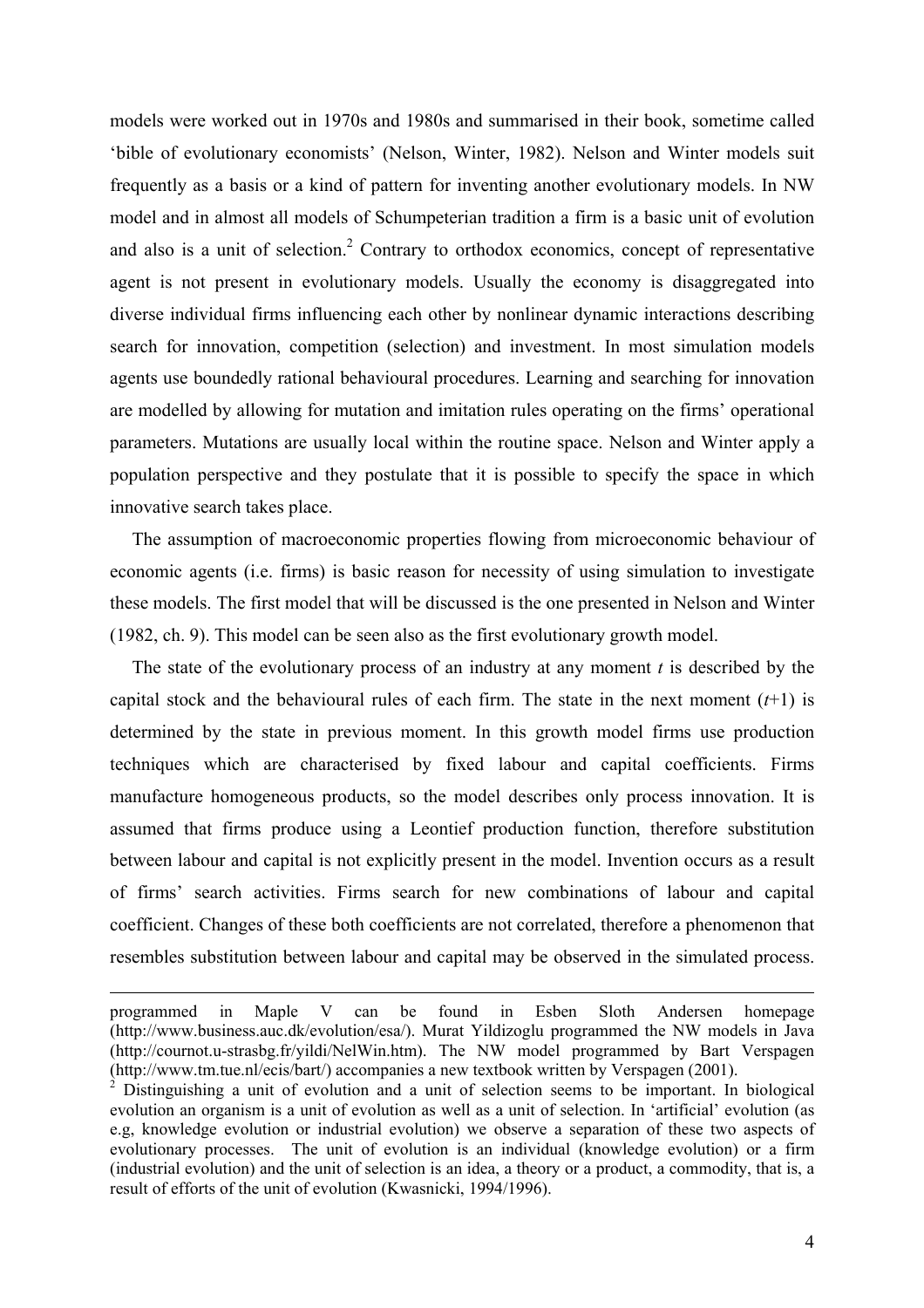Search activities are determined by satisfying behaviour, in a sense that a new technique is adopted only if the expected rate of return is higher than the firm's present rate of return. The search process may take two different forms: local search (mutation) or imitation. In the first case, firms search for new techniques, yet not present in the industrial practice. The term *local*  search indicates that each undiscovered technique has a probability of being discovered which linearly declines with a suitably defined technological distance from the current technology. Imitation allows particular firm to find techniques currently employed by other firms but not yet used in its own production process. The probability of given technique imitation is proportional to its share in output. It is assumed that if a firm is engaged in search it can use only one type of the search. Selection of actually used type of search is a random event with a fixed probability for each type. An additional source of novelty in the economy is entry by new firms, which also search for innovation. Potential entrant enters the industry if it discovers a production technique which promises a rate of return over 16% but it has still 0.25 probability that it actually enters the market. A value for initial capital stock of entering firm is drawn randomly.

 The rate of return on techniques is the main selection force in the NW model. A firm's investment in capital is equal to its profit diminished by a fixed fraction, which depends on paid dividends and capital depreciation. A firm's capital stock shrinks if profit of that firm is negative. Therefore we have second selection force which imposes withdrawing firms from the market if they do not pace of technological progress of its competitors.

 To calibrate the above sketched model for the case of the Solow data on total factor productivity for the United States in the first half of the twentieth century it was assumed that firms produce homogenous product named GNP. Using that model, Nelson and Winter address the question whether these time series of the calibrated model correspond in a broad qualitative sense to the ones actually observed by Solow.

 The most developed and documented NW model which deals with the evolution of the production techniques and other behavioural rules of an industry producing a homogeneous product is frequently named as "Schumpeterian competition" (Nelson, Winter, 1982, ch. 12; Winter, 1984). A firm is a unit of evolution as well as a unit of selection in that model. As in the formerly sketched model, a number of firms produce single homogenous product. Techniques used by different firms differ in output per unit of capital, i.e. in capital productivity *A*. All other technique factors, as e.g. return to scale and input coefficient are assumed to be equal for all firms. Technical change (increase of the productivity of capital) takes the form of process innovations and process imitations. Each firm chooses a technique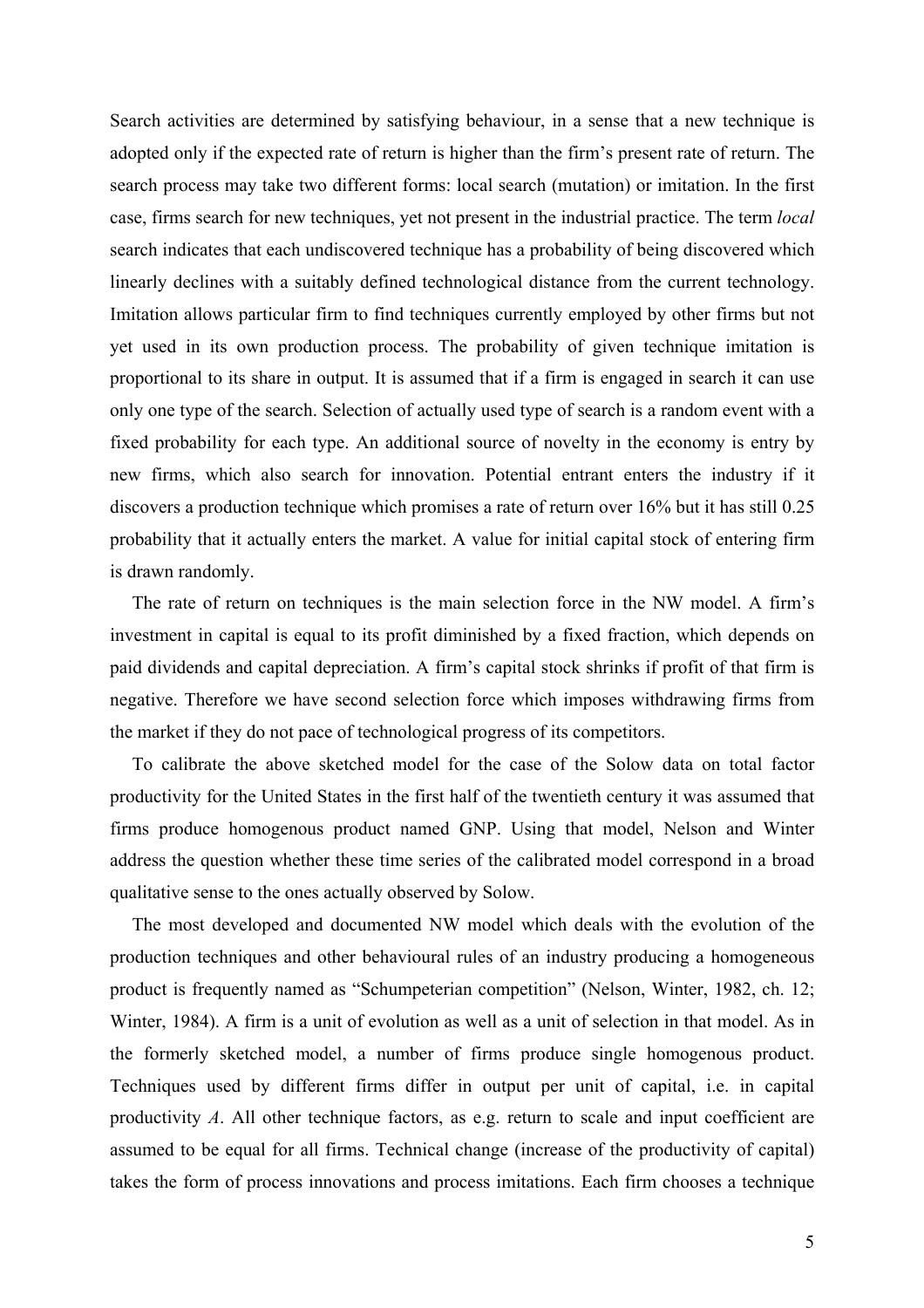with the highest productivity out of the three possible techniques (i.e. currently used and found through innovative and imitative processes). Probability that firms innovate or imitate depends on R&D funds determined in proportion to the level of physical capital (respectively *r*in, *r*im). Profit per unit of capital is calculated by including R&D costs as ordinary cost elements. The maximum investment of a firm depends on current profit plus loans from the banks (calculated in proportion to the profit). The firm's desired investment is determined by the unit costs, a mark-up factor influenced by the market share of the firm, and the rate of depreciation. The investment process has no time-lags. By multiplying the capital stock with the new level of productivity, we have the production capacity of the firms of the industry in next period. Products price is not firm specific but is equal to all firms and flows from the downward-sloping demand function to balance supply and demand. Investment decision of each firm is based on investment function, which depends on the firm's market share, price elasticity of the demand function, firm's unit profit and bank policy. Firms can take credit but there is no procedure of repaying it.

 Winter (1984) presents an interesting elaboration of search activity and entry. Firms are partitioned into two types: primarily innovative or imitative. It allows Winter to apply a notion of technological *regime* depending on whether the source of technical progress is external to the firm (e.g., from public scientific knowledge bases) or from firms' own accumulated technological capabilities. These two regimes are named as the *entrepreneurial*  and the *routinized*. Specific parameters exogenously impose the type of investigated regime.

 Because of stochastic factors related to the process of innovation-imitation search for innovation and nonlinearities of the production-investment equations it is not possible to find analytical solutions of NW models. It is also not possible to find stochastic characteristics of this process, as e.g., average and standard deviation of firms' production. The only way to investigate these models is to use computer simulation techniques of random numbers generation and get estimated values of general stochastic characteristics, or observe peculiarities of any single realisation of the industrial process.

 In original model R&D policy of each firm is rigid (in a sense that the percentage of capital spend for innovation and imitation do not change in a course of time). In (Winter, 1984, and in similar way in Verspagen, 2001) R&D policies of each firm adapt accordingly to the longrun performance of the firm – if the performance is above the average performance of the industry the policies are not changed but if it falls below the average performance it is modified (with assumed probability) in such a way that there is tendency toward average R&D industry spending for innovation and imitation.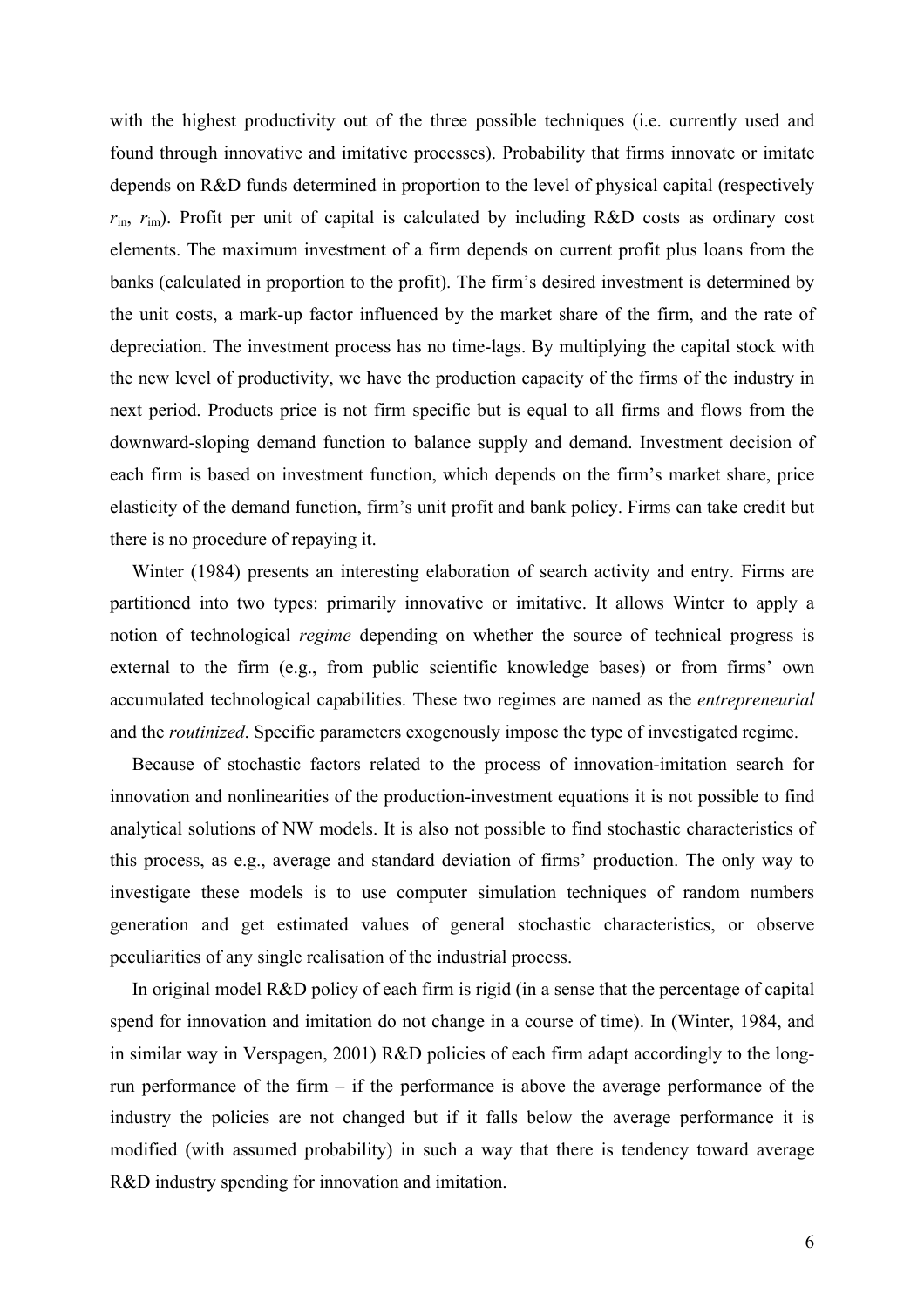A firm grows (or shrinks, in terms of its market share and long-run performance index) accordingly to its profit (or loss) gained in each year (instant of time). A firm is withdrawn from the market if its capital falls below assumed minimal capital or if its long-run performance index falls below the assumed value. Firms can imitate and innovate. Improving productivity of capital is the main aim of innovative process.

*Phenomena explained*: differences between entrepreneurial and routinized regimes. Skewed distribution of firms' size. Diversity of market shares of all incumbents at any moment of time as well variability of the market shares of each firm in a course of time.

 Murat Yildizoglu (2001) does interesting extension of the NW model where investment in physical capital and investment in R&D procedures are essentially modified. Firms invest a fraction of their gross profit on R&D (although there is minimal investment imposed, just to 'keep live' R&D potential). There are two types of firms, so called NWFirms (which invest fixed proportion of their profit in R&D) and GenFirms, which learn (using individual genetic algorithm procedure) and adjust their R&D strategies to the conditions of the industry. R&D investment of GenFirms does not pay back immediately and each R&D strategy must be used for many periods before proving its efficiency. The average gross profit rate in assumed learning period gives the fitness of selected strategy. Because of financing R&D activity from current profit, procedure of investment in physical capital is modified in Yildizoglu proposition. Namely, capital investment results directly from the arbitrage of firms between R&D investment and capital expansion – i.e., investment into new capital is equal to the remaining part of profit after financing R&D activity. Yildizoglu has made numerous simulation runs and two general findings can be drawn from the obtained results. First, learning should not be ignored in models of industry dynamics, in other case performance of industries and social welfare would be severely underestimated. Second, learning gives competitive advantage and in general it can be said that learning firms dominate industry.

 Modelling of production sphere in extension of the NW model by N. Jonard, and M. Yildizoglu (1998, 1999) is very close to the Nelson and Winter (1982) model but technology space is modified, namely all possible technologies are ordered in sequence and identified with natural numbers. Firms devote resources to the systematic search for new production possibilities and the random outcome of this search belongs to a technological trajectory with an intrinsic productivity level having a shape of logistic equation. In contrary to the NW model, profit gain by each firm can accumulate and can capitalise with assumed interest rate. Each firm devotes a fraction of its cash-flow to R&D activities plus minimal R&D investment necessary to 'keep alive' R&D activities. R&D investment has permanent priority and if there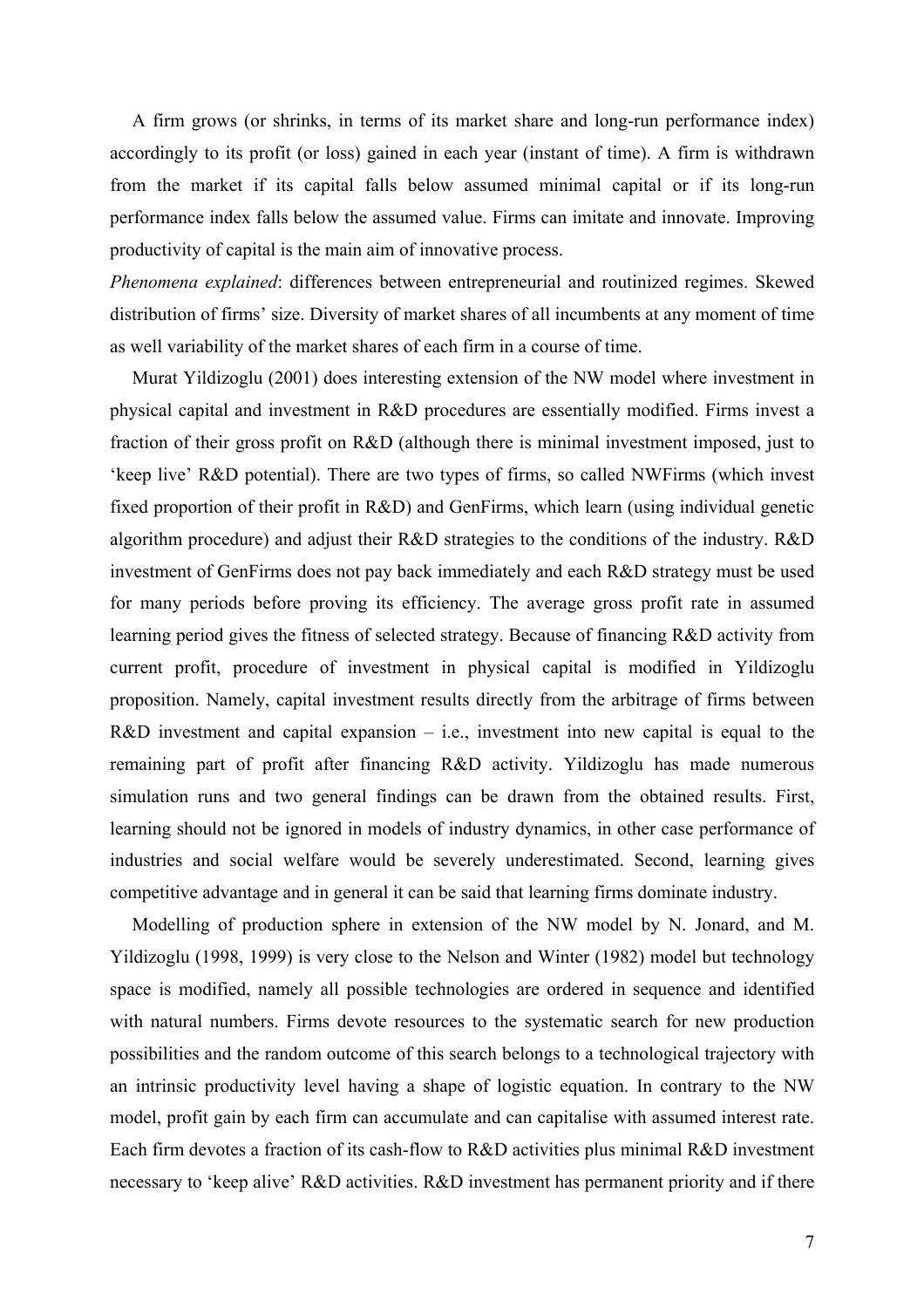is no possible to finance it from current and cumulated profit a fraction of capital stock is sold to cover this financing. Therefore the capital can be reduced not only by its natural depreciation but also as the result of R&D activity.

 Firms can innovate, namely, accordingly to the Poisson process a firm can 'jump' a random number of technologies along assumed trajectory. Average number of steps in the Poisson process depends on R&D funds allocated by each firm to search through innovation. Firms can also imitate, and the probability of imitation depends also on R&D funds. Tendency to imitate neighbouring technologies (i.e. those less distanced) in present in the model.

 As the authors write, they strongly depart form Nelson and Winter (1982) investment policy, making it more realistic. The firm can choose between investing into physical capital and investing in financial market (what depends on expected returns on investment). Each firm estimates relationship between physical capital investment and profit (via simple regression) and takes this relationship into account in the investment decision process (by taking into consideration expected profit in future). The firm expands its capacity as long as the return on the capital investment exceeds the return on financial market.

 Beside interaction of firms via a standard way through the market price authors also add interaction through so called firms' space, i.e. socio-economic network specifying trading partners, participants to co-operative agreement, proximity in corporate culture or geographical neighbourhood. It is assumed that the interaction structure takes the shape of two-dimensional closed lattice, firms being described by pair of coordinates corresponding to horizontal and vertical location. Imitative draw entails the acquisition of the highest productivity technology in the neighbourhood of given firm. Because of localised learning and limited diffusion, firms are heterogeneous in terms of technologies and productivities. Selection process and nature of innovation are very similar in nature to the original NW model.

*Phenomena explained*: the way in which localised learning and externalities influence industry dynamics; firms and technologies are highly diversified.

One of the most recent efforts of developing Nelson and Winter proposition of evolutionary modelling is work done by S. Witner, Y. Kaniovsky and G. Dosi (Winter, Kaniovski, Dosi, 1997 and 2000). The authors present a model which is a "baseline not merely in the sense of a standard for comparison, but also as a starting point for future work" (Winter, Kaniovski, Dosi, 1997). In the most general term the model encompasses a stochastic system driven by the persistent random arrival of new firms and a systematic selection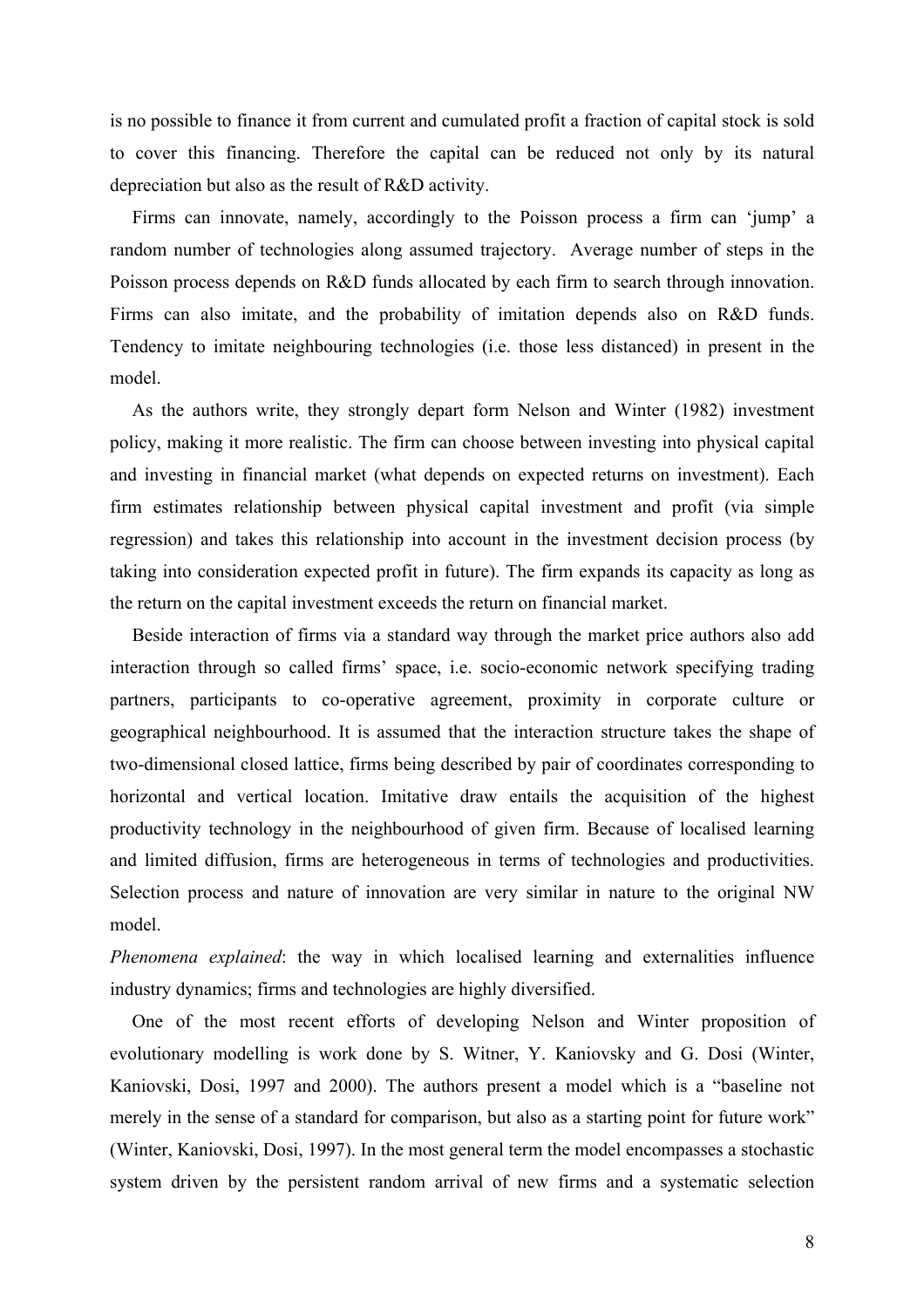process linking investments to realised profitability. In (Winter, Kaniovski, Dosi, 2000) three versions of the model are presented. In the first version competitiveness of any firm is ultimately determined by its capital per unit of output *ai*, i.e. inverse of original NW model concept of the productivity of capital *Ai*. In that version learning (innovation is observed only in entering firms (only newcomers learn to improve the productivity of capital)). The improvement is modelled by a random process with exponential tendency of productivity of capital improvements (i.e. the ratio of productivity improvement has stochastic tendency to decrease in the course of the productivity improvement, a kind of a law of diminishing return).

As in the original model decreasing continuous demand function *H* impose uniform price for all firms, i.e.,  $p = H(Q_t)$ , where  $Q_t$  is total productive capacity of the industry.

Total gross investment per unit of capital for *i*-th firm is equal to  $\lambda H(Q_t)/\nu a_t$ , where,

 $\lambda$  – the share of the gross profit which does not leak out as the interest payment and shareholder's dividends (i.e. this parameter is a measure for the propensity to invest); ν– price per unit of physical capital.

 Taking into account the depreciation rate of the capital stock *d*, at the end of period *t* capital of firm *i* is equal to:

$$
Q_i^i a_i (1 - d + \frac{\lambda}{va_i} H(Q_i))
$$

If an incumbent firm's capital drops below the assumed fraction of minimal capital for entering firm then the firm is withdrawn from the industry (i.e., die, exit).

Therefore we can say that in the first version of the model learning is observed only in entrants and no innovation are made by incumbents. Innovation in this verison is realted only to improvement of productivity of capital. At any period a number of new firm enter the market; for each entrant, level of capital per unit of output is randomly determined on a basis of the highest productivity of capital attainable to newcomers in the industry at time *t*.

 In the second version learning (innovation) concerns only labour productivity. Productivity of capital (capital/output ratio for all firms) is kept at the constant level. Therefore the competitiveness of a firm is determined by variable cost per unit of output. As in the first version incumbents do not innovate, and the only source of innovation are entrants (newcomers) who learn how to improve the productivity of labour (via random process in similar mode as in the first version). Improvement of productivity of labour is visible in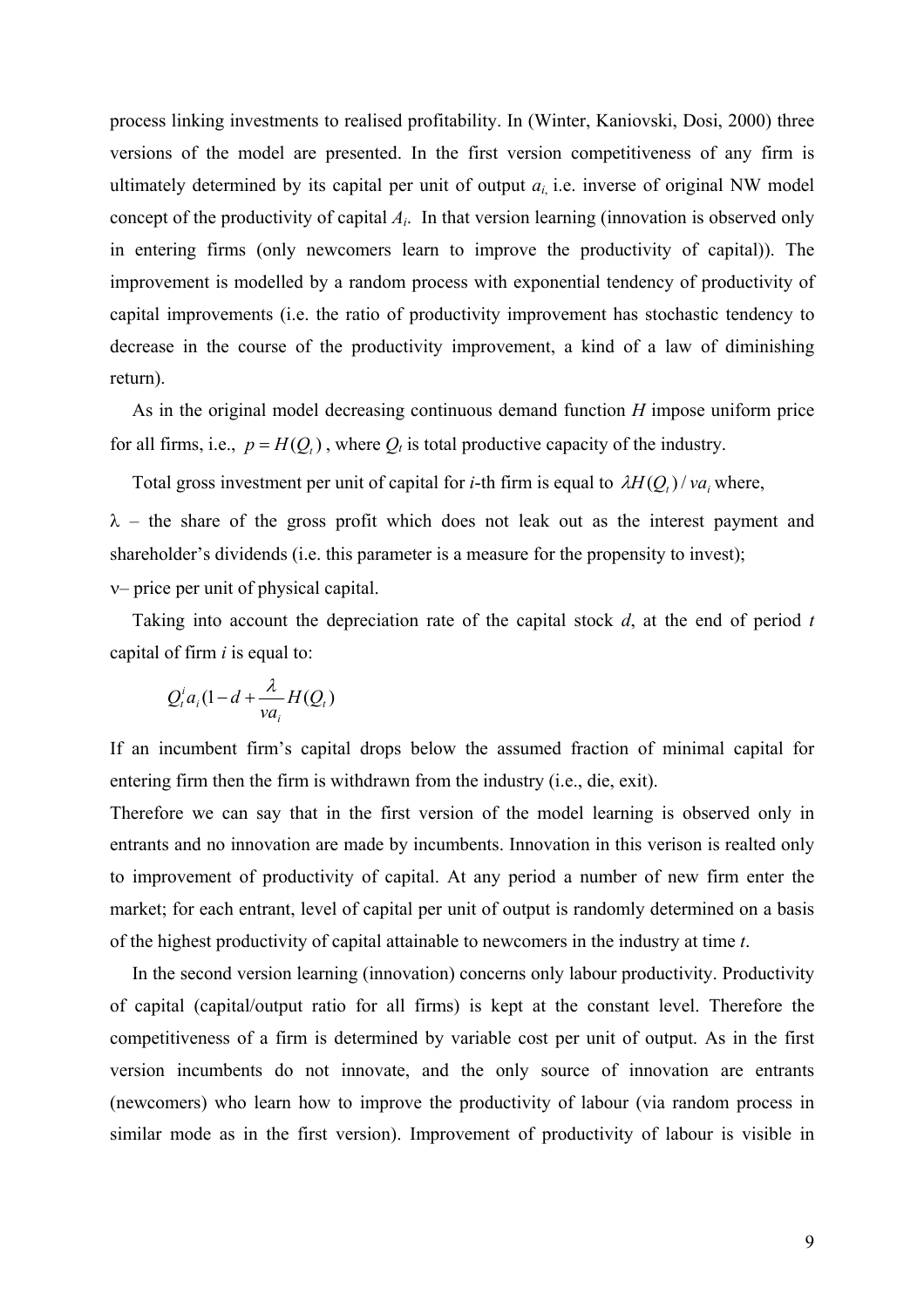decreasing variable cost per unit of labour,  $m_i$ . Investment rule in the second version implies that in the end of period *t* capital of firm *i* is equal to

$$
Q_t^i C(1-d+\frac{\lambda}{vC}\max(H(Q_t)-m_t,0)),
$$

where *C* is capital per unit of output;  $H(Q_t) - m_i$  is naturally the gross profit per unit of output at *t* for firm  $i$ ;  $\lambda$  is the share of the gross profit re-invested.

 In the third version newcomers are allowed to innovate with respect to both capital and labour efficiencies (the third version is analysed only through simulation study).

 The models presented are in fact the NW model simplified to allow for formal representation enabling analytical enquire of its properties. In both version asymptotic or long-run behaviour properties of the industry are theoretically analysed – three theorems, one lemma for the first version and two theorems and one lemma for the second version. Simulation study of both models is also presented. The proposed approach could be considered as a progress in evolutionary modelling of economic processes – at least from the point of theoretical tractability of an evolutionary model. Great majority of evolutionary models is studied only via computer simulation and only a few of them, those rather least complex, are studied analytically to search for their more general properties. The model proposed by Winter, Kaniovski and Dosi describes real phenomena at a satisfactory level and thanks to its proper formal representation it is possible to formulate its long-run properties e.g. in a form of theorems.

*Phenomena explained*: Skewed firms size distribution. Life time distribution of firms. Persistence of market turbulence (so called turbulence index is a measure of market shares fluctuation of all firms present in the market and entering the market), persistent fluctuations of aggregate characteristics of the industry development (price, production capacity, total production, etc.)

# *Silverberg-Verspagen models*

One distinguished feature of Silverberg and Verspagen (SV) models is that technological progress is embedded in vintage capital. In the model presented in Silverberg (1985) and (Silverberg et al., 1988) firms are self-financing using their cash and liquid interest bearing reserves. A firm is a unit of evolution but selection acts on products. There are no explicit investment procedures but investment plan of each firm is based on its financial strength. Capital growth depends on the amount of capital capacity scrapped and on a capacity utilisation (there are no constraints on investment by firm's profit or bank rules). Each firm's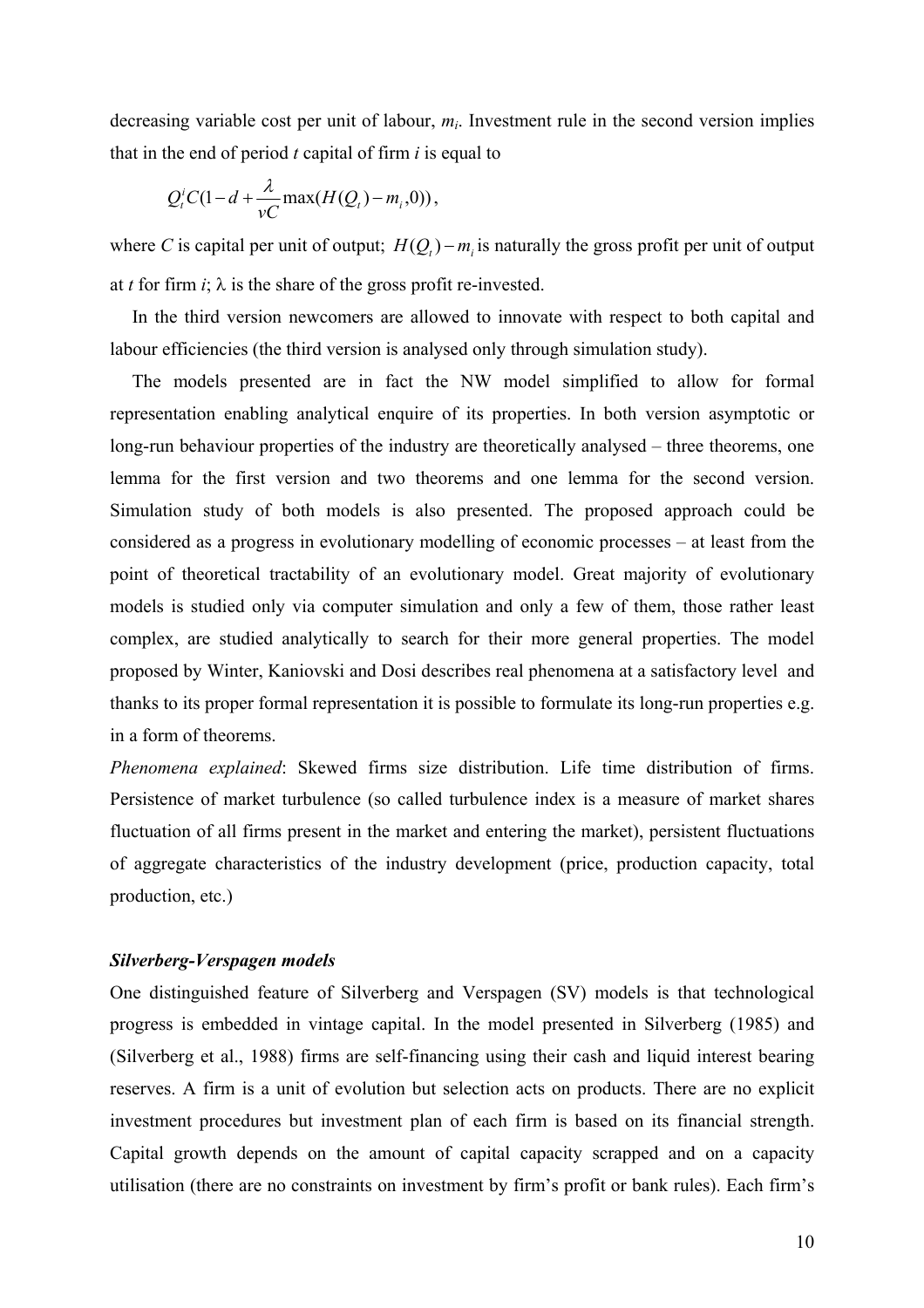investment ability governs the realisation of the investment plan (Is it realised partly or in a whole in the best available technology?). Concurrently to the investment process the oldest vintage is continuously scrapped. Textbooks notions of "demand' and "supply" are not present in the model. Instead of it firms behaviour is placed in more realistic spaces of orders, order backlog, delivery delay, rate of capacity utilization, shipment, etc. The current level of production is constrained by firm's maximum capacity and the production of each firm depends on prime unit labour cost (i.e., an average over all capital vintages).

 Market share equation, which form fundamental mathematical description of competitive process, is formally identical to the equation first introduced into mathematical biology by R.A. Fisher in 1930 and in last decades is used in a variety of context by Eigen, Schuster, Ebeling, Feistel, and others. The equation differs from most biological applications ,,in that the competitiveness parameters rather being constant or simple functions of other variables, themselves change over time in complex ways in response to the strategies pursued by firms and feedbacks from the rest of the system". Market share equation has the following form:

$$
\frac{df_i}{dt} = a(E_i - \overline{E})f_i
$$

where:

 $f_i$  – market share of firm *i*;  $E_i$  – competitiveness of products manufactured by firm *i*,  $\overline{E}$  is average competitiveness  $\overline{E} = \sum_i$  $\overline{E} = \sum E_i f_i$ .

 The competitiveness is a linear combination of logarithms of price of firm's *i* products (*pi*) and delivery delay (*ddi*).

$$
E_i = -\ln p_i - b \cdot dd_i
$$

 Silverberg proposes specific pricing policy, which describes a compromise between strict cost-plus pricing (markup rule), and competitive advantage of a firm (the price increases if the competitiveness is higher then average competitiveness and is reduced otherwise). This represent a compromise between short and long term profitability targets. Each firm adjust its products' price through dynamical markup based on the equation:

$$
\frac{dp_i}{dt} = c(p_{ci} - p_i) + d(E_i - \overline{E})
$$

where  $p_{ci}$  and  $p_i$  are log of mark up price (on unit prime cost) and log of market price, respectively.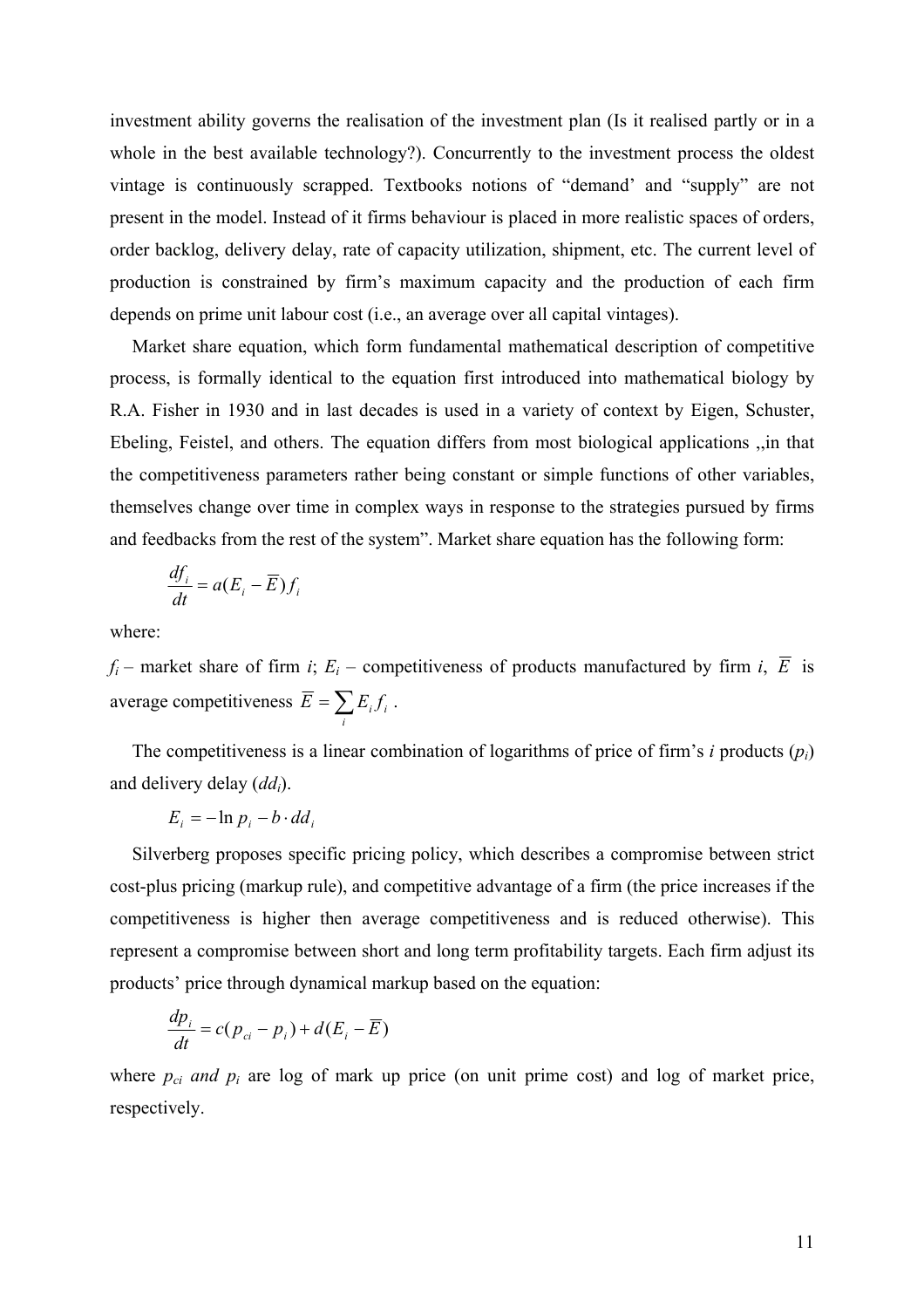Experience acquired by individual firm during its development can "leak" out and became available to the rest of the industry. Logistic equation describes learning dynamics and through that way internal skill level of each firm evolves.

 From some point of view the model describes the process of diffusion of new technology in the case in which a best practice technology is apparent to all agents. Standard methods of investment policy guarantee diffusion of technical progress within the industry. Innovation process exists in a form of learning dynamics embodied through so called "internal skill level" of each firm.

 Silverberg model is a set of differential equations with discredited representation of vintage capital in the computer implementation. It is highly nonlinear model, nonlinearity is present in almost all differential equations. The replication equation of Fisher mode is itself nonlinear but also its parameters (i.e. competitiveness) are function of price and delivery delay, which changes in turn are governed by a set of difference equations. The only way to investigate properties of this model is making numerical simulation on the computer.

*Phenomena explained* by the model relates to diffusion of new technology (best practice technology is apparent to all agents) and "optimal" time to adopt new technology (two technological trajectories representing at any time the maximum productivities attainable in best practice vintages of respective technologies). Both technologies are changing at some rate but the second technology is always absolutely superior in productivity. Superior technology is available at some moment of time.

 Similar idea that firms rely on rather simple rules of thumb or routines rather than explicit optimization procedures is applied in models developed by Silverberg, Lehnert and Verspagen (Silverberg, Lehnert, 1993, 1993a; Silverberg, Verspagen, 1994, 1994a, 1994b, 1995, 1995a).

These models can be seen as continuation of the work initiated by Silverberg in 1980s. Although a unit of evolution in this model is a firm but unit of selection is more related to a technology than to a product. In this series of models firms undertake behavioural *imitation*  with increasing probability the more unsatisfactory their performance is. Contrary to the former model worked by Silverberg, in the later models stochastic elements are present, namely those related to innovation emergence. The main difference between the Silverberg and Verspagen (1995) model and the ones presented in Silverberg (1985) and Silverberg and Lehnert (1993) is the way in which innovation is endogenized. It is assumed that in each discrete period, firms devote resources (R&D) to the systematic search for new production possibilities (i.e., new types of capital).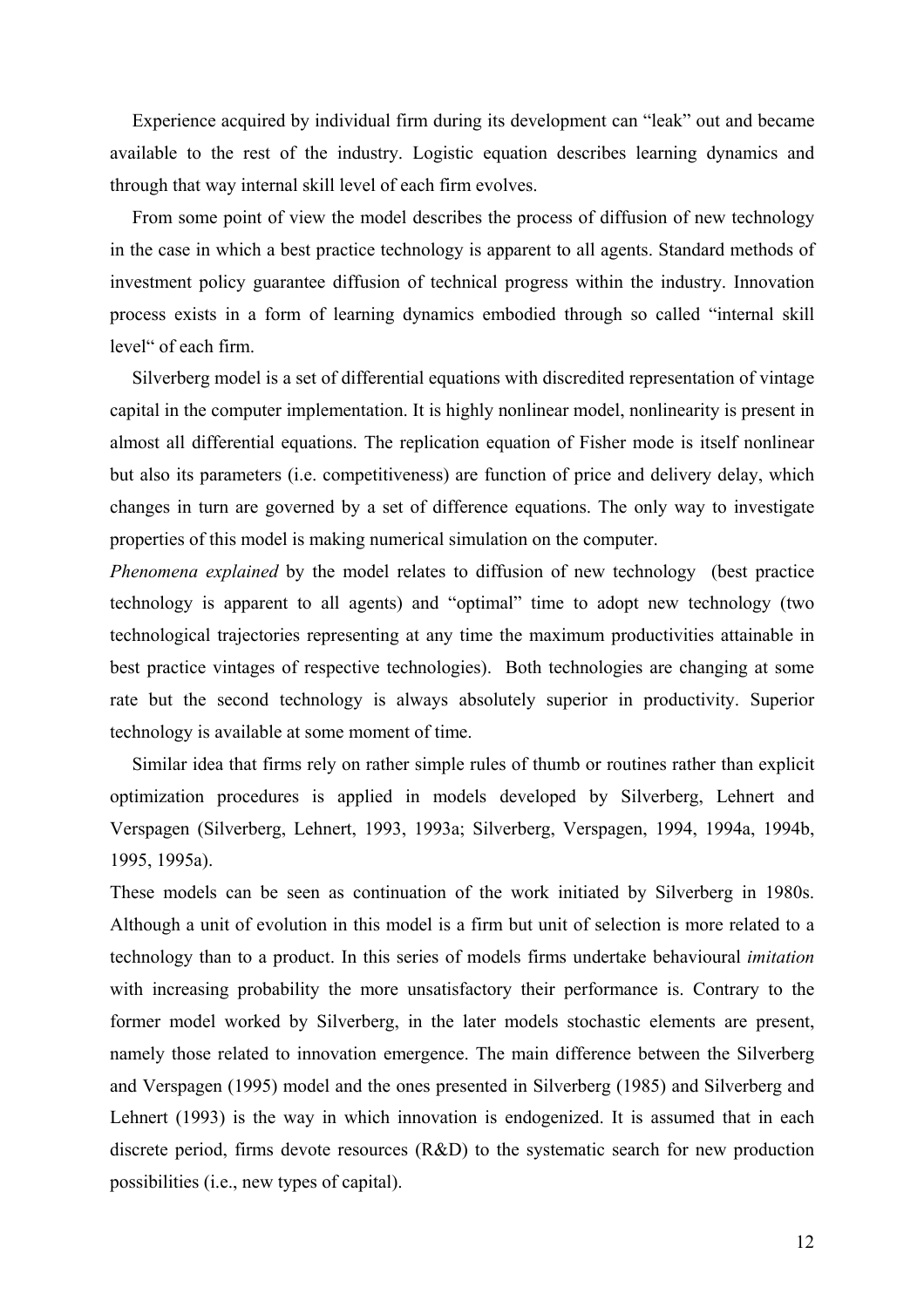Firms must determine how much to spend on R&D in relation to either their profits or their sales. Technical change comes about as a result of the profit-seeking activities of each firm. Therefore, as in almost all evolutionary models growth is endogenized. Such important feature of modern industrial development as increasing returns, spillover and other phenomena known from the economics of innovation are also included in some of these models. Decision problem is considered in the context of *bounded rationality –* firms (decision-makers) have only vague ideas about final consequences of their actions.

 All a time a fixed number of firms operate in the economy and the models are constructed around three basic blocks. The first block consists of equations for the rate of capital accumulation, the diffusion of new technologies in the total capital stock of the firms, and the real wage rate. The wage rate depends positively on the unemployment rate (in a fashion of real Philips curve). Each firm has variable number of different types of capital that it utilises to produce a homogenous product. New capital arises from the accumulation of profit (there is possibility to finance a growth of one type capital by the profit gained form 'activity' of the other type of capital). Each type of capital (vintage) is characterised by fixed technical coefficients, *c* and *a* (i.e. capital coefficient and labour productivity, respectively). Capital coefficient is assumed to be fixed thorough the economy and time, and labour productivity is assumed to change under the influence of technical progress. Profit rate of given capital is equal to  $(1 - w/a)/c$ .

 Share of the labour force employed on each capital stock (called employment share) changes dynamically in such a way that labour employed for each capital stock is proportional to that capital and inverse to the labour productivity. Therefore selection mechanism generates that technologies with above-average labour productivity (i.e., more profitable) engage more employment (their employment shares increase) and concurrently below-average technologies (backward) tend to vanish.

 The equations describe how economy evolves with a given set of technologies. Selection takes place either at levels of firms and technologies. The second block describes how new technologies and firms are introduced into the economy. The last block describes the way of influence of the evolving economy and firm learning on the firms' innovative behaviour. Collective learning phenomena are present in this block.

 Each firm has a variable number of different types of capital goods utilised in production. Profit is the only source of capital accumulation. Innovation rate depends on R&D funds, which consist of firm-specific portions of profit and sales. Profits gained from different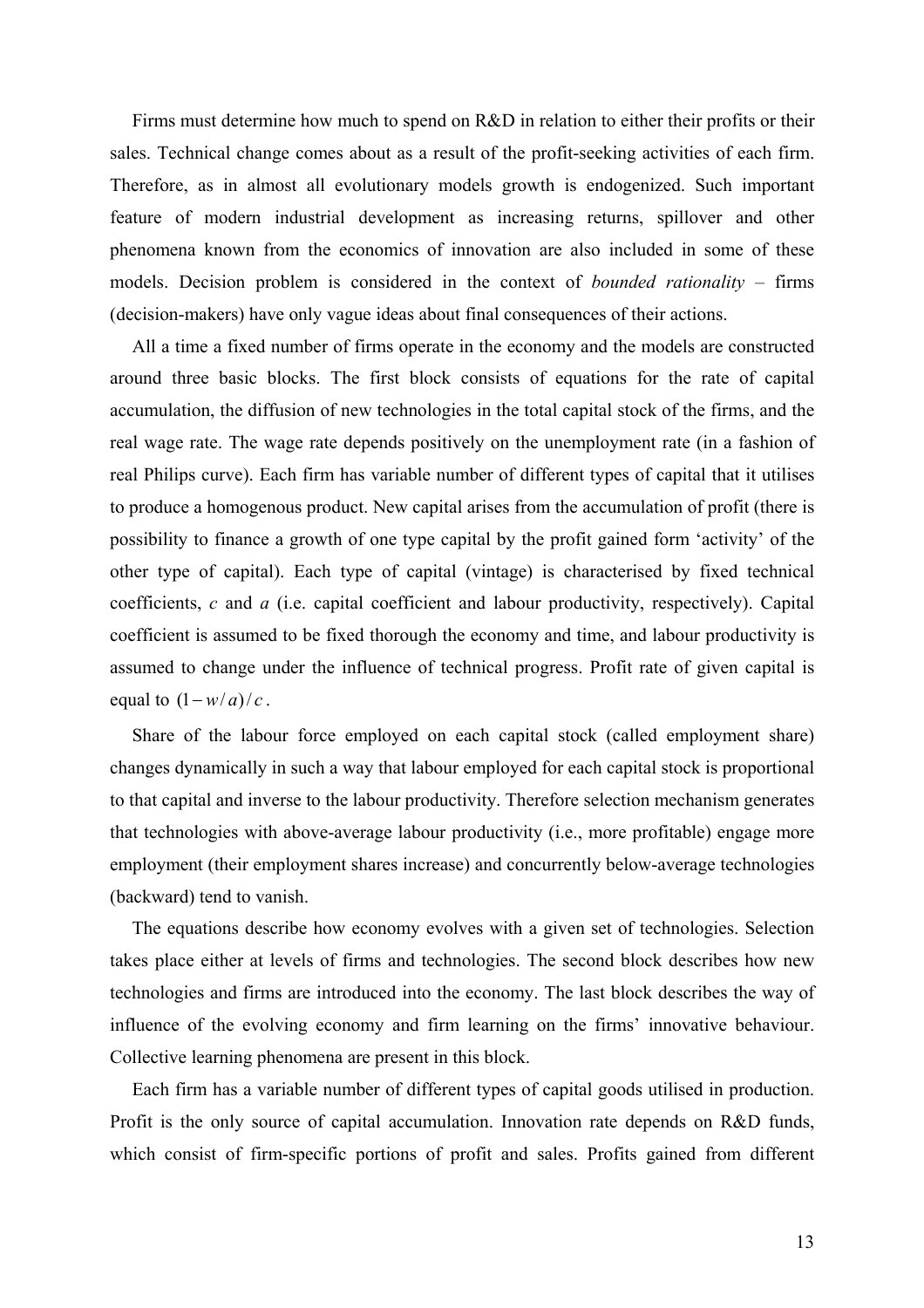vintages of capital may be redistributed in such a way that more profitable types of capital accumulate even faster and less profitable even slower, than would otherwise be the case.

 Basic equations of firms' dynamics describe the share of the labour force employed on each capital stock. Production is assumed to be always equal to production capacity. It is assumed that the ratio between R&D expenditures and R&D labour input is equal to a fraction of the economy-wide labour productivity.

 The wage rate is determined by the differential equation following the idea of Phillips curve. Assumed Phillips curve ensures that real wages tend to track labour productivity in the long run. The employment share equation describes how more profitable technologies (in terms of their labour productivity) tend to increase their employment share, concurrently backward technologies tend to vanish. The wage rate equation and the employment share equation form a selection mechanism in the described economy. New technologies are continuously introduced, that implies that all technologies, after an initial phase of market penetration, will be eventually superseded from the production system. New type of capital (vintage) is created each time an innovation occurs. Because of fixed labour productivity of each vintage and increasing of real wages over time it happens that at some stage of development every technology generate negative profits. It is assumed that these losses are financed by an equivalent decrease of the capital stock. It means that losses imply capital scrapping to cover the losses.

 Entry of a new firm occurs only as a result of competition and an exit of an incumbent firm. Exit occurs whenever a firm's employment share falls below assumed threshold value. Therefore exit of incumbent firms is completely endogenous and entry only occurs in case of exit, so that the total number of firms is constant.

 It can be said that the model describers closed economy with innovating firms, generating technical change through specific learning mechanisms based on two genetic operators, namely mutation and imitation. It is also assumed that the more profitable a firm is, the less likely it will change its strategy by imitating another firm. If a firm has decided to imitate, the probability of selection of another firm to imitate is proportional to its market share in output. If neither imitation nor mutation occur, the firm simply retains its strategy from the previous period.

 At each period firms devote R&D resources to search for new production possibilities, represented by new types of capital. Nature of this search process is stochastic. Each time an innovation emerges, new type of assumed quantity of capital is generated with assumed increase of its labour productivity compare to the best practice labour productivity of that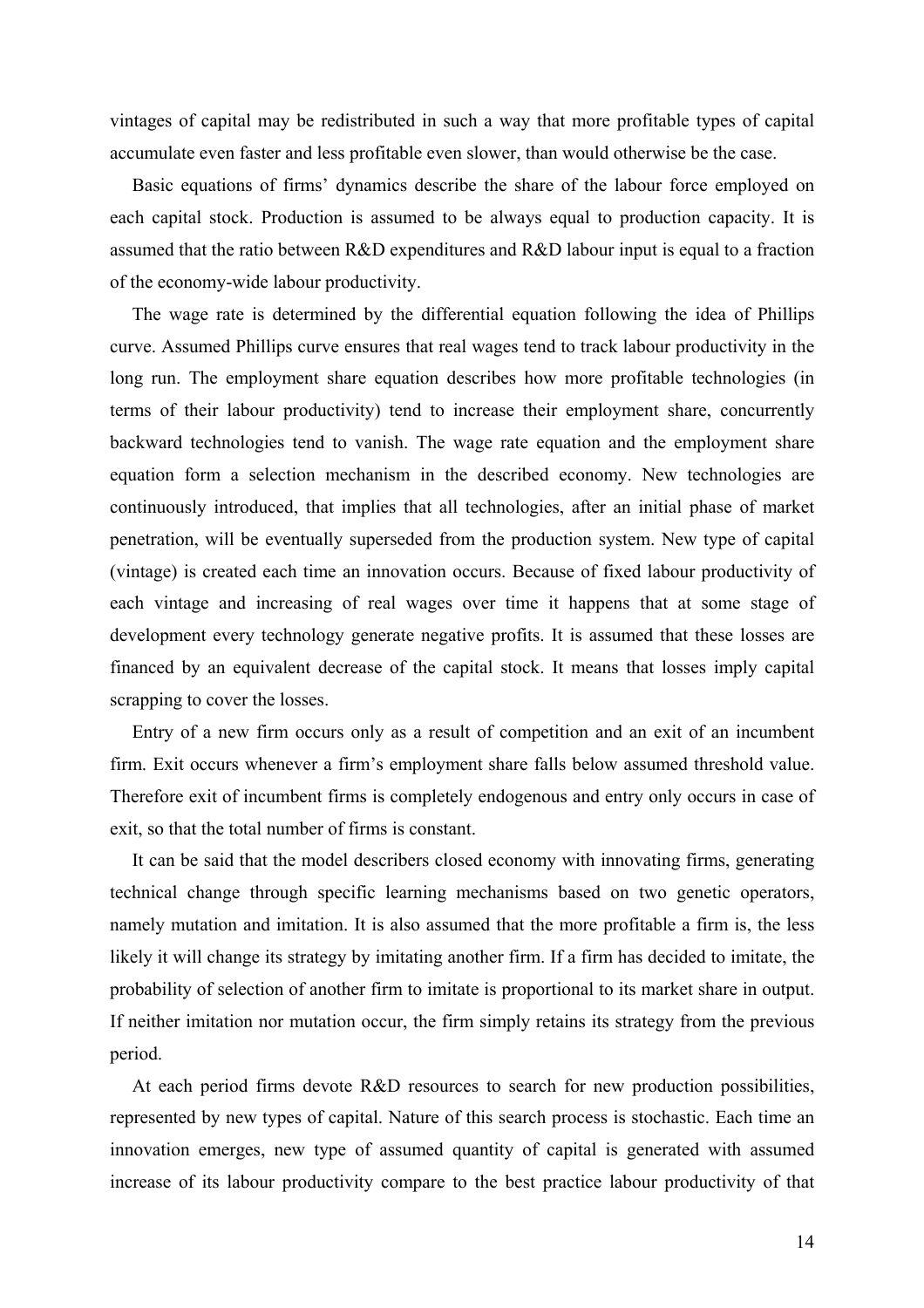firm. Because of stochastic introducing more efficient vintages of capital by competitors, a firm can be withdrawn from the market because of its negative profit (it is assumed that the loses are financed by an equivalent decrease of the capital stock, i.e. capital is scrapped).

 Emergence of innovation for each firm is governed by a Poisson process with assumed formula of arrival rate (the arrival rate depends on so called innovation potential function and can be simple linear function of the potential or more sophisticated, non-linear, logistic function).The innovation potential of each firm is determined by this firm R&D funds and average R&D spending (averaged by market share weighting) – i.e., we observe two forms of spillover effect – economy wide and firm-specific. Additionally, innovation potential is augmented by a measure of its distance from the best practice frontier. R&D funds are modified randomly (with assumed distribution) what is called mutation, but also each firm can imitate R&D strategy of other incumbent firms.

*Phenomena explained*: the bell shape of diffusion function of successive technologies; phases of economic development (e.g. 'mercantilism' or 'industrial revolutions') can be associated with different R&D strategies; convergence of firms' R&D spending to the some pattern through spontaneous process; well identified three stages of industry development (strong concentration of the market, competitive stage with technical change slightly going up, and the evolutionary steady state characterised by rapid technical change and a competitive market); convergence of some indicators (e.g. GDP per capita related to the best country (frontier) – simulated and real variables are characterised by very similar skewed power spectrum density function.

### *Dosi et al. models*

Complex phenomena observed in the SV models, generated, among others, by interrelationship of large number of competing firms, numerous vintages of capital of each firm, and nonlinearities and stochastic factors, cause that analytical tractability of these models is impossible. Therefore the only way to deal with the models is computer simulation. The same can be said about numerous models developed by Giovanni Dosi and his collaborators, e.g., Chiaromonte and Dosi (1993), Dosi *et al*. (1993), Dosi *et al.* (1994), Dosi *et al*. (1995).

 An example of the family of these models is the model aimed to explain classical phenomena of skewness of firms' size distribution from an evolutionary point of view (Dosi *et al*., 1993, 1995). They assume that an 'industry' is composed of several 'sectors', each corresponding to particular technological and market regimes. Each 'sector' is composed of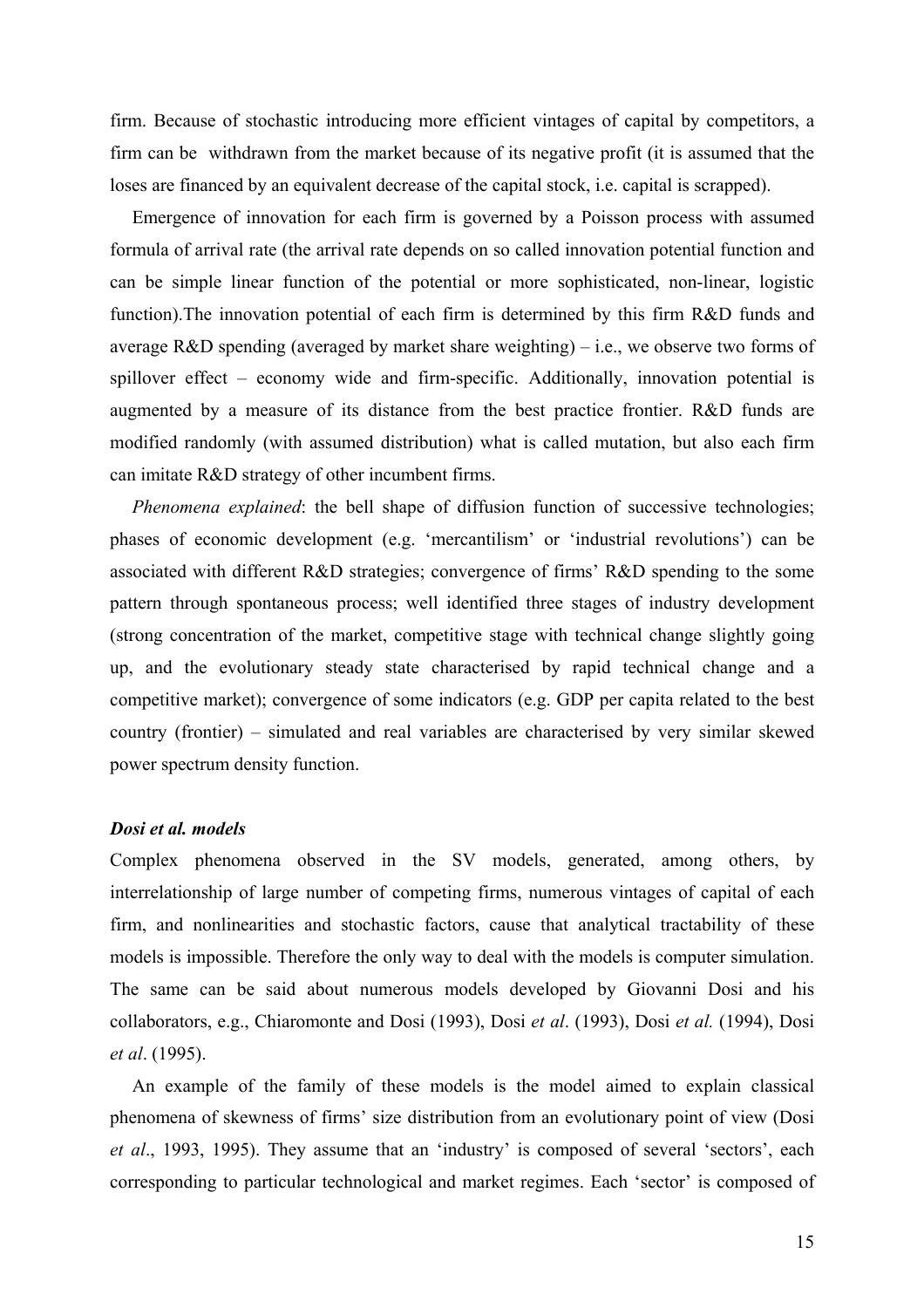'micro sectors' (i.e., groups of relatively homogenous products or technologies – learning, changes in market shares, entry and exit occur within microsectors). Therefore it can be said that unit of evolution is a microsector and unit of selection is a firm. Each firm is characterised by its age (*a*), size (*s*), and competitiveness (*e*). A firm's size and its competitiveness depend on learning. The dynamic of the markets to which the firm belongs influences also the firm's size. The authors consider two archetypes of industrial development named as 'Schumpeter Mark I' and 'Schumpeter Mark II', additionally they analyse also 'Intemediate Regime'. Differences between those archetypes (regimes) lay mainly in nature of innovation activity.

 Competitiveness is positive real number, which reflects the technological and organisational capabilities of each firm. Under 'Schumpeter I' the only sources of innovation are newcomers. Incumbents never learn (i.e. their competitiveness is constant during their lifetime) and a competitiveness of entrants at time (*t*+1) is

$$
e_i(t+1) = \overline{e}(t)(1 - k + \frac{g}{\lambda_1})
$$

 $\bar{e} = \sum e_j f_j$  is the average competitiveness of incumbent, weighted with their market shares, *g* (here and in below equations) is random variable drawn from a Poisson distribution; *k* and  $\lambda_1$ are parameters characterising entry barriers and levels of generically available opportunities for innovations).

 In 'Schumpeter II' learning by incumbents is highly cumulative and a growth of competitiveness is governed by equations:

$$
e_j(t+1) = e_j(t)(1 + h_j(t))
$$
  

$$
h_j(t+1) = (1 + \ln(1 + \frac{e_j(t)}{\bar{e}(t)})) \frac{g_j}{\lambda_2}
$$

 Competitiveness of newcomers (entering firms) changes in similar fashion as in 'Schumpeter I' although with different values of parameters.

 In the 'Intermediate Regime' learning of incumbents goes in similar way as entrants and their competitiveness changes accordingly to the equation:

$$
e_j(t+1) = e_j(t)(1 + \frac{g_j}{\lambda_4})
$$

 In any discrete period a random number of firms try to enter the market and concurrently firms that do not perform well enough (i.e., their competitiveness is much below the average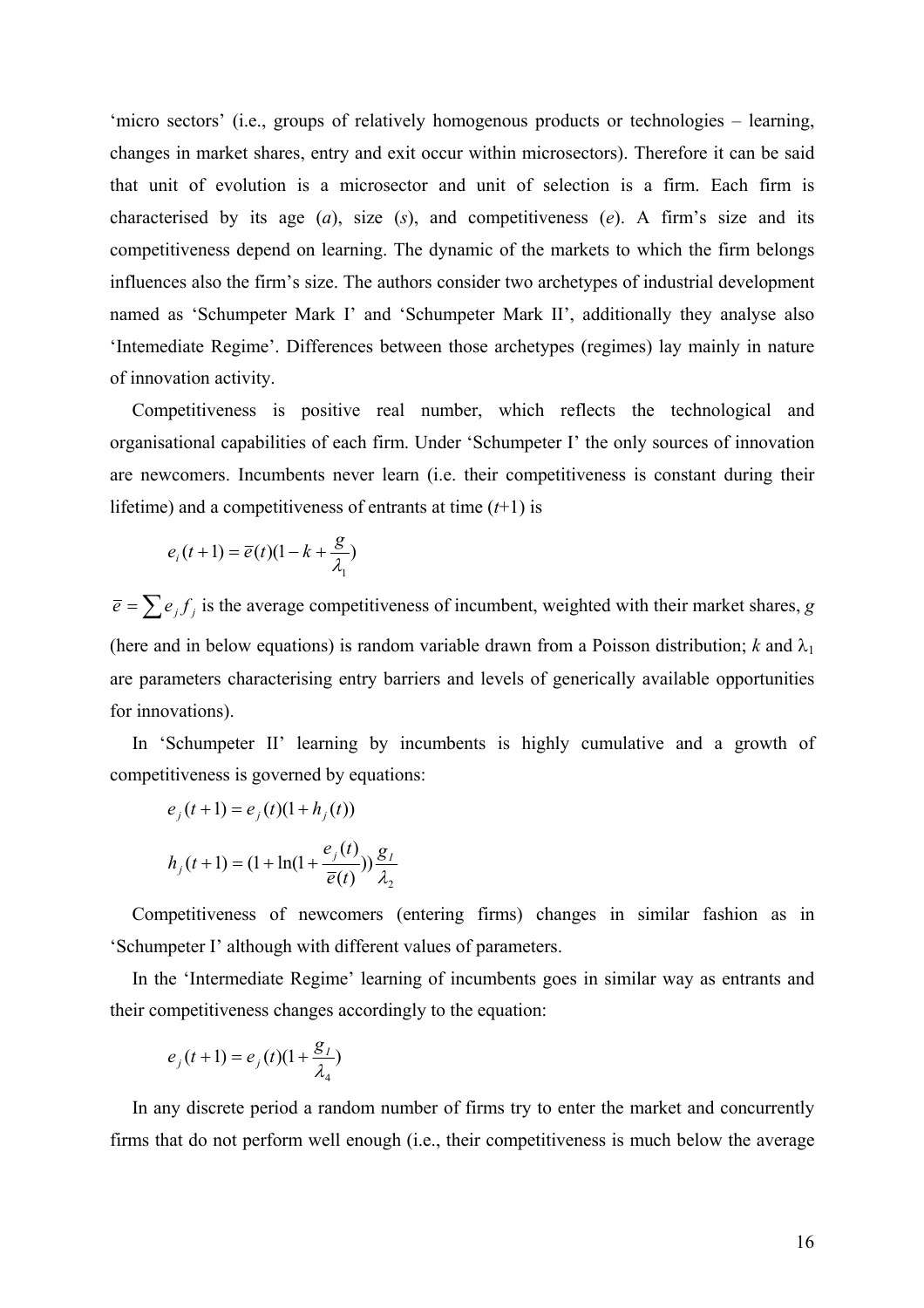competitiveness or their market share is very small) are withdraw from the market (i.e., thy exit the industry).

 Selection process influences market shares of all firms and the market shares of each firm are governed by a the Fisher type replicator equation:

$$
\Delta f_k(t,t+1) = A\left(\frac{e_k(t)}{\bar{e}(t)} - 1\right) f_k(t),
$$

i.e. market share of a firm grows if its competitiveness is higher then average and falls if is below the average competitiveness in an microsector.

 Market size of each microsector is not constant. It is assumed that there is limited lifetime of the microsectors and the size of the microsector changes in a mode of 'the bell shape function' with the maximum at the middle of the cycle. New microsectors are randomly born with assumed distribution of time-span between the birth of new microsectors.

 In 'Schumpeter II' firms can be 'multi-product' entities, i.e. can exploit their knowledge across different microsectors via entry and acquisition of incumbent firms.

*Phenomena explained*: a bell shape of firms' market shares over time, skewed distribution of firm size, industry concentration variance according to different regimes, interfirm asymmetries and turbulence (defined as variability of market share changes of all firms operating on the market:  $\sum | f_k(t+1) - f_k(t) |$ 

 In the Chiaromonte and Dosi (1993) model, a firm is characterised by a single labour coefficient. The pricing strategy is based upon firm-specific demand expectations. Two important features characterise each firm, namely its technological capability (what is made in the form of input coefficients), and economic strategies, which determines how much resources the firm invest in the search for new technologies and what is products' price.

 The search process takes place in a two-dimensional space of 'technological paradigms' and labour coefficients. Firms either produce 'machines' (each of which is characterised by a set of coordinates in the two dimensional plane), or they produce consumption goods (to which they need machines as inputs). Therefore we can speak about two-sector economy. The innovation process differs between these two sectors. In the first sector (producing capital goods) the number of R&D workers determines the success of innovation. For given innovation, the new capital good's productivity is drawn randomly. In the consumption goods sector, firms possess a skill level for each available capital good type. Learning process contributes to increasing skill level. This learning process has both public and private features. Correctness of firms' prediction of their skill level is limited. Actual labour productivity is a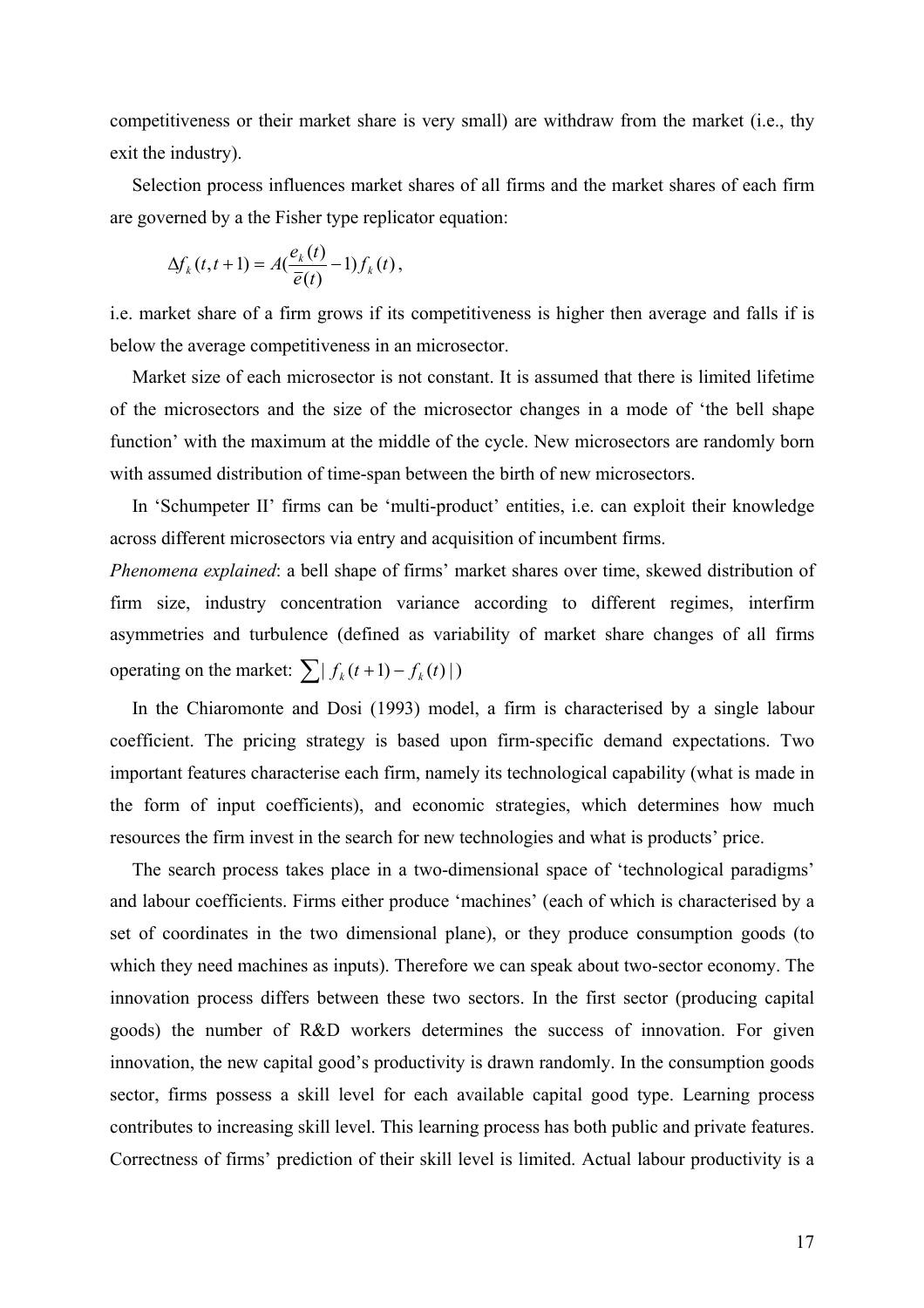function of the capital good's characteristics and the firm's skill level. Selection of capital good potentially employed by a firm from consumption sector is based on maximisation 'utility' function involving labour productivity, prices, and the order backlog. Competitiveness of a firm depends on products prices and unfulfilled demand in the previous period (the backlog of orders).

 Similarly in (Dosi *at al.*, 1994) model a firm is characterised by a single labour coefficient but the search space is more similar to the one in Nelson and Winter model. Unit of evolution in this model is sector with homogenous products and a unit of selection is a firm. The probability of an innovation depends on R&D employment. Increase of productivity of labour force is possible through imitation and innovation. The probability of innovation (and imitation) depends on investment in search, which is measured by current and lagged number of searching workers (researchers). In case of success of innovation activity a productivity of successful firm is increased with assumed increment rate.

 New techniques can be imitated but with search cost. Probability of imitation depends also on a number of workers engaged in imitative search. Learning is 'local' and knowledge is partly tacit, therefore a firm imitate less distanced techniques eager (with higher probability) then far distanced techniques (distance is measured by difference between productivity used by that firm and productivity of technique potentially to be imitated).

 Out of these three techniques, i.e., current technique applied by the firm, techniques gained by imitation and innovation, a firm selects technique with maximum productivity.

 Labour is the only input in both search and production. Number of workers engaged in search for imitation and for innovation depends on R&D funds allocated by a firm (which is a constant share of firm's previous-period turnover) and current wage level of a country where the firm operates.

Price is determined in two-stage process. First, the 'desired ' price is calculated on a basis of mark-up procedure, in relation to the wage level in the current and the previous period and the firm's productivity coefficient. In the second stage, the actual price variation by each firm on its own domestic market is computed (the price variation depends in logarithmic way on the actual price of the firm, the markup price calculated in the first stage, desired market share and market shares in two previous moments).

 Prices and exchange rate determine the competitiveness of each firm in each market, i.e., competitiveness of firm *i* operating on the country *j* and particular market *k* is equal to:

$$
E_{ij}^{k}(t) = \frac{1}{p_{ij}(t)} \rho_j(t)
$$

18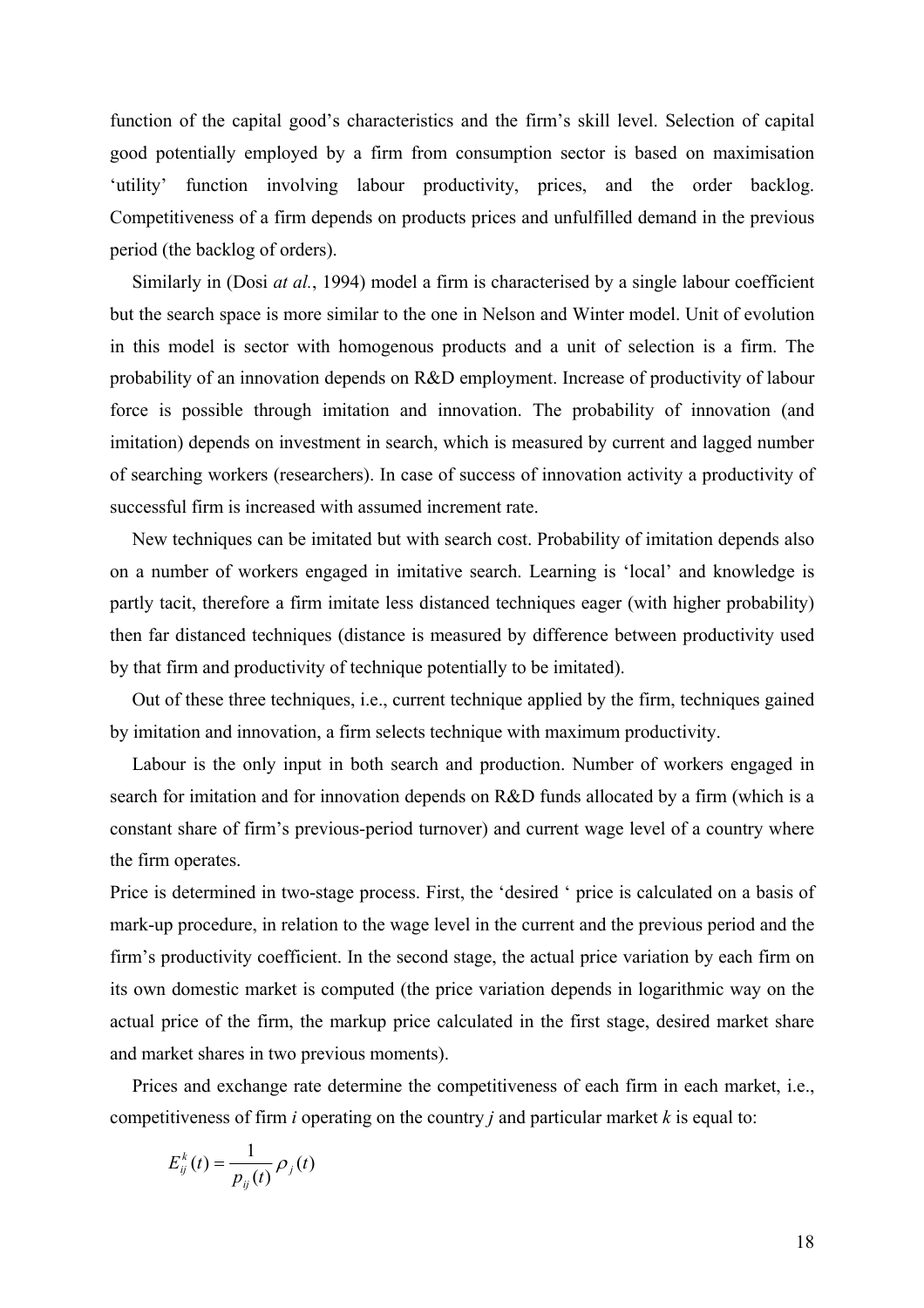where  $\rho_i$  is the exchange rate of country *j*, and  $p_{ij}$  is price of firm *i* in country *j*. Through that way technological competence (labour productivity), wages, pricing rules contribute to competitiveness formation.

 A domestic demand of each country depends on total earned wages by workers in that country (i.e., is equal to sum all wages earned by all workers in all sectors of the country). Demand is distributed among individual producers (both domestic and foreign) accordingly to their relative competitiveness (i.e., calculated as multiplication of market share of given firm on specific market by the overall demand for that product on that market)

 It is assumed that firms produce as demand indicate but under the condition that the demand does not exceed calculated from year to year credit-constrained maximum growth of a firm. Market share dynamics of firm *i* in market *k* is calculated using replicator equation in a form:

$$
\Delta f_i^k(t, t+1) = a_{11} \left( \frac{E_i^k(t)}{E^k(t)} - 1 \right) f_i^k(t)
$$

where  $E^k$  is the average competitiveness and  $a_{11}$  is parameter controlling 'selectiveness' of the market.

 The market shares (the replication equation) are translated into actual production levels by considering the size of the aggregate market, which is endogenous to the model. The total size of the market is the minimum of aggregate demand and supply. Demand for labour to be employed in production by firm *i* is just the real output divided by labour productivity of the firm.

 A firm exit the market (die) if its market share falls below assumed critical level. Dead firms are replaced by new entrants with initial productivity equal to average productivity in the sector in the country where birth occurs, plus a white noise.

*Phenomena explained*: Preliminary observations of aggregate dynamics and national accounts (as e.g. national income at constant prices, exports, imports, wage dynamic) are isomorphic to the 'stylised facts' of real open economies development.

 Dosi *et al*. approach is highly bottom-up simulation. The aim of the authors seems to be to start from basic mechanisms of industrial development without making any assumption about possible modelled properties of the system and to obtain the well-known properties (stylised facts) from the co-working of these basic mechanisms of development. Similar assumption was made by Kwasnicki in his model of industrial dynamics (Kwasnicka, Kwasnicki, 1992, Kwasnicki, 1994/1996).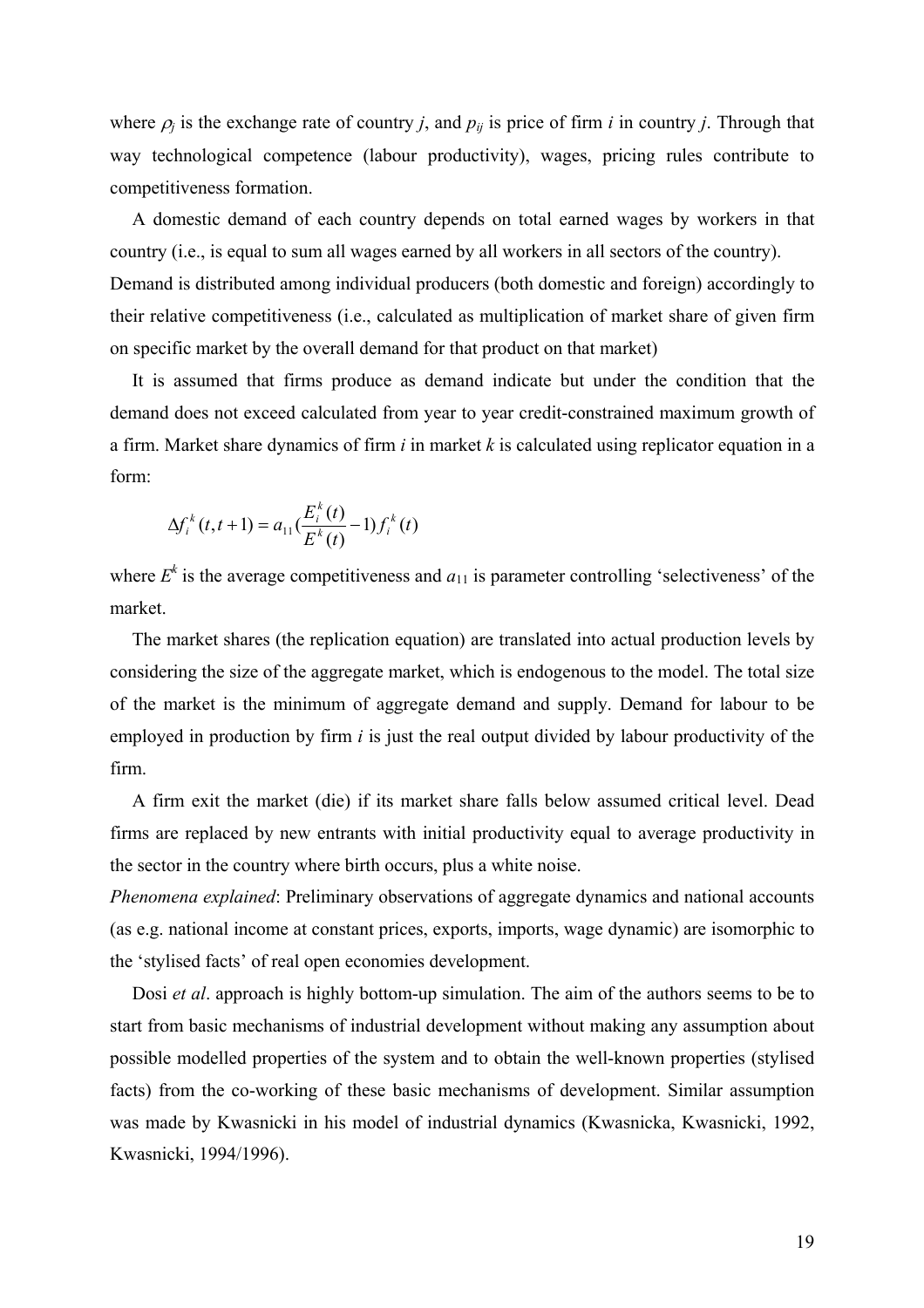## *Kwasnicki's model*

This model describes the behaviour of a number of competing firms producing functionally equivalent, but not homogeneous, products. A unit of evolution is a firm and a unit of selection is a product. One of the distinguished features of the model is the coupling of technological development and economic processes. A firm is characterised by a set of routines applied by the firm. In order to improve its position in the industry and in the market, each a firm searches for new routines and new combinations of routines (innovation) to reduce the unit costs of production, increase the productivity of capital, and to improve the competitiveness of its products in the market. Each firm may simultaneously produce products with different prices and different values of the characteristics, i.e., the firm may be a multi-unit operation. Different units of the same firm manufacture products by employing different sets of routines.

Simulation of industry development is done in discrete time in four steps:

- (1) Search for innovation (i.e., search for new sets of routines, which potentially may replace the old set currently employed by a firm).
- (2) Firms' decision making process (calculation and comparison of investment, production, net income, profit, and some other characteristics of development which may be attained by employing the old and the new sets of routines. Decisions of each firm on: (a) continuation of production by employing old routines or modernizing production, and (b) opening (or not) of new units).
- (3) Entry of new firms.
- (4) Selling process (market evaluation (selection) of the offered pool of products; calculation of firms' characteristics: production sold, shares in global production and global sales, total profits, profit rates, research funds, etc).

 Technological change is endogenized and the probability of finding an innovation (new set of routines) depends on the R&D funds allocated to in-house research ('mutation') and imitation. There are two types of routines: *active*, that is, routines employed by the firm in its everyday practice, and *latent*, that is, routines which are stored by the firm but not actually applied. Latent routines may be included in the active set of routines at a future time. The set of routines employed by a firm may evolve. There are four basic mechanisms for generating new sets of routines, namely: *mutation*, *recombination*, *transition* and *transposition.*

 On the basis of its expectations of future market development and expected decisions of its competitors, each firm decides on the price of its products, investment and the quantity of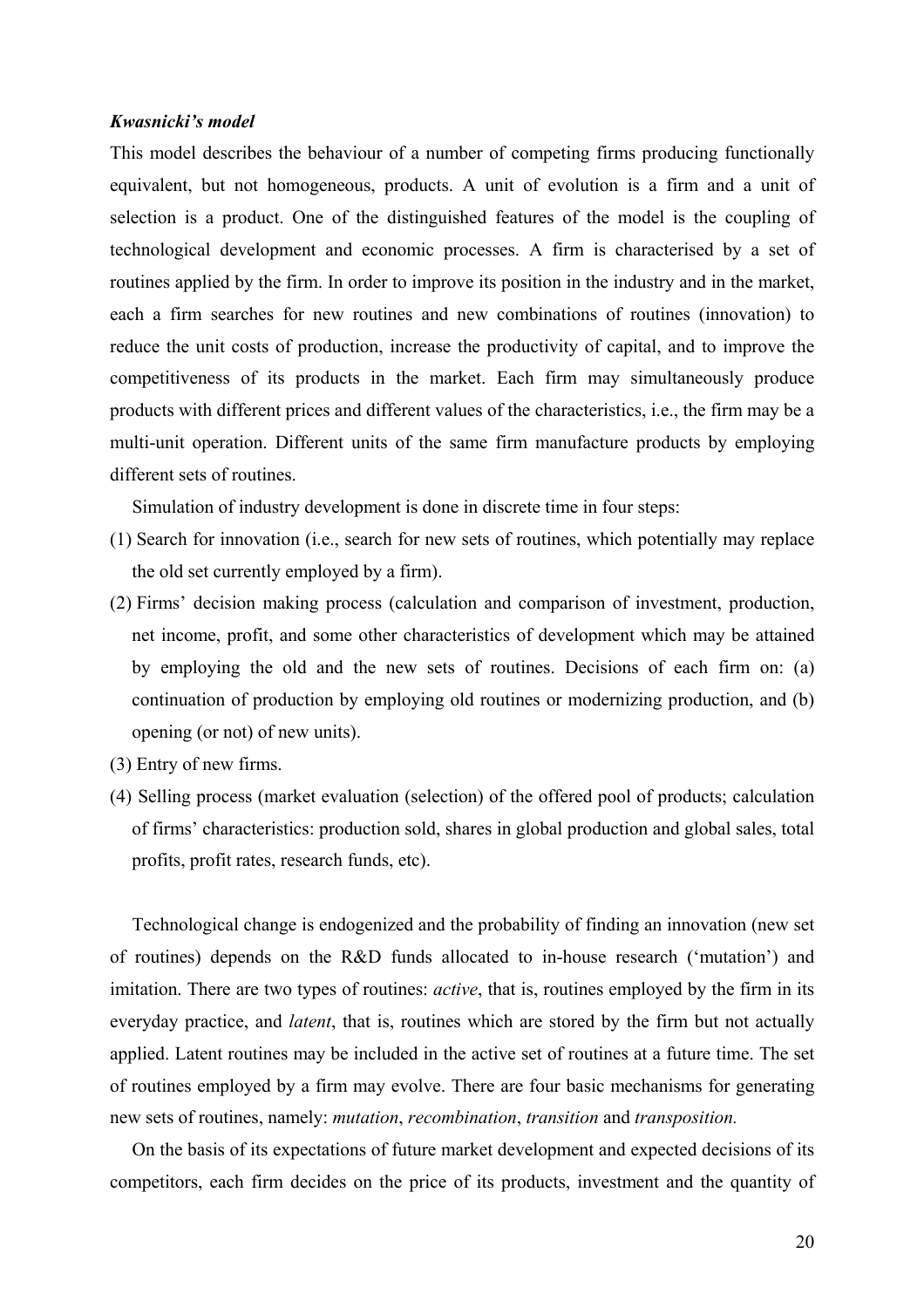production which it expects to sell on the market. Inclusion of the element of expectations in the decision making process makes it boundedly rational. Current investment capability and the possibility of credit taking are also considered by each firm. In establishing the product price and future level of production firms take into account short term elements (profit increasing) and long term elements (to be present on the market as long as possible).

 The productivity of capital, variable costs of production and product characteristics are the functions of routines employed by a firm. Each routine has multiple, pleiotropic effects, that is, it may affect many characteristics of products, as well as productivity, and the variable costs of production. Similarly, the productivity of capital, unit costs of production and each characteristic of the product can be function of a number of routines (polygeneity).

 Attractiveness (competitiveness) of the product on the market depends on the values of the product characteristics and its price. The competitiveness of products with characteristics *z*  and price *p* is equal to

$$
c_i(t) = c_i(t, p, z) = \frac{q(t, z)}{(p(t))^{\alpha}}, \quad z = (z_1, z_2, ..., z_m),
$$

where  $q(t, z)$  is the technical competitiveness, *z* a vector of product characteristics, and  $\alpha$  price elasticity. Products with better products characteristics and lower price are preferred by consumers. The selection equation of the competition process describes changes of the firms' shares in global output.

 The selection equation describing competition among firms (products) in the market has the following form  $(f_i)$  is the market share of products manufactured by firm *i*):

$$
f_i(t) = f_i(t-1)\frac{c_i(t)}{c(t)},
$$

where  $c(t)$  is the average competitiveness of products offered for sale,

$$
c(t) = \sum_i f_i(t-1)c_i(t).
$$

 This means that the share (*fi*) of firm *i* is growing if its competitiveness is higher then the average competitiveness and is decreasing if product performance is below the average within the industry. The product competitiveness can be improved by offering technologically better products (what is done through introducing innovations) or by lowering the price.

 The model is rooted in the tradition established by Nelson and Winter. The main similarities to the NW model lay in the concept of routines and endogenized innovations. Important departures of this model from the NW model consist of a more realistic concept of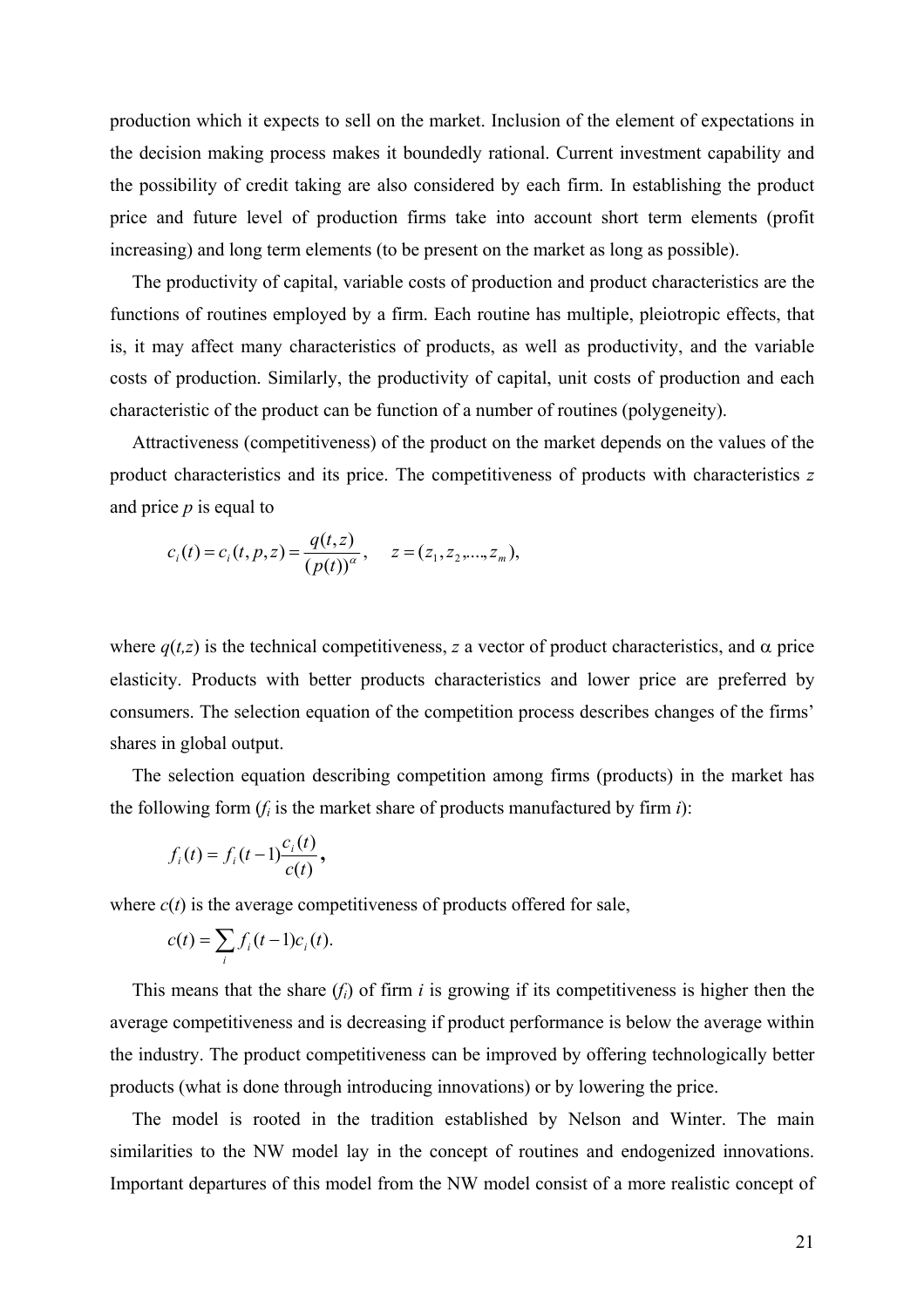innovation covering product and process innovations, diversity of price (there is no uniform price for all firms but firms individually decide about the price), inclusion in the decision making module the concept of agents expectations (on future market behaviour and decisions of other competitors).

 *Phenomena explained*: Textbook properties of industry development (profit and concentration level of the industry; high industry concentration when economy of scale is present, higher profit for expanding market, etc.). Objectives of firms – 'maximizers vs. satisfiers'. Diversity of price and heterogeneity of products; innovation and temporal monopoly of the pioneer firm (Schumpeter's temporary monopoly), skewed distributions of business firms' size, path-dependence and cumulative causation, industry turbulence; industry development along different innovation regimes.

## *Other models*

Firm is a unit of evolution as well as unit of selection in a model worked out by Metcalfe (1993, 1994). The model is based on the Downie (1958) concept of competing firms within evolutionary frame. Growth rate of each firm is proportional to its unit profit, i.e.,  $g_i = f_i(p - h_i)$ , where *p* is price (given exogenously for the industry),  $h_i$  is unit cost level of firm *i*, and *fi* is propensity to accumulate (i.e., the fraction of profit reinvested, divided by the common output:capital ratio). Downie assumed that the propensity to accumulate is common for all firms (in fact he considered a case of two competing firms). Downie identified two reasons for differences in propensity to accumulate, namely differential ability to borrow in the capital market and differential capital:output ratios between the firms. Metcalfe adds managerial differences in the willingness and ability to expand the firm; for example, the economic life of less efficient firms is prolonged if a more efficient firm has the greater capital:output ratio, or is less willing to growth.

 Competitive process differs in Metcalfe approach in that it is not one dimensional (as in Downie) but two dimensional, namely associated with  $f_i$  and  $h_i$ . Such proposition of evolutionary (although it seems that self-organisational would be the better word) description of competitive process leads Metcalfe to numerous proposition of interesting properties of this process (e.g. those related to the famous Fisher principle).

 Metcalfe considers more general case then that proposed by Downie (e.g., there is more then two firms). A market share  $(s_i)$  of profitable firms  $(p > h_i)$  is equal:

$$
\frac{ds_i}{dt}=s_i(g_i-g_s),
$$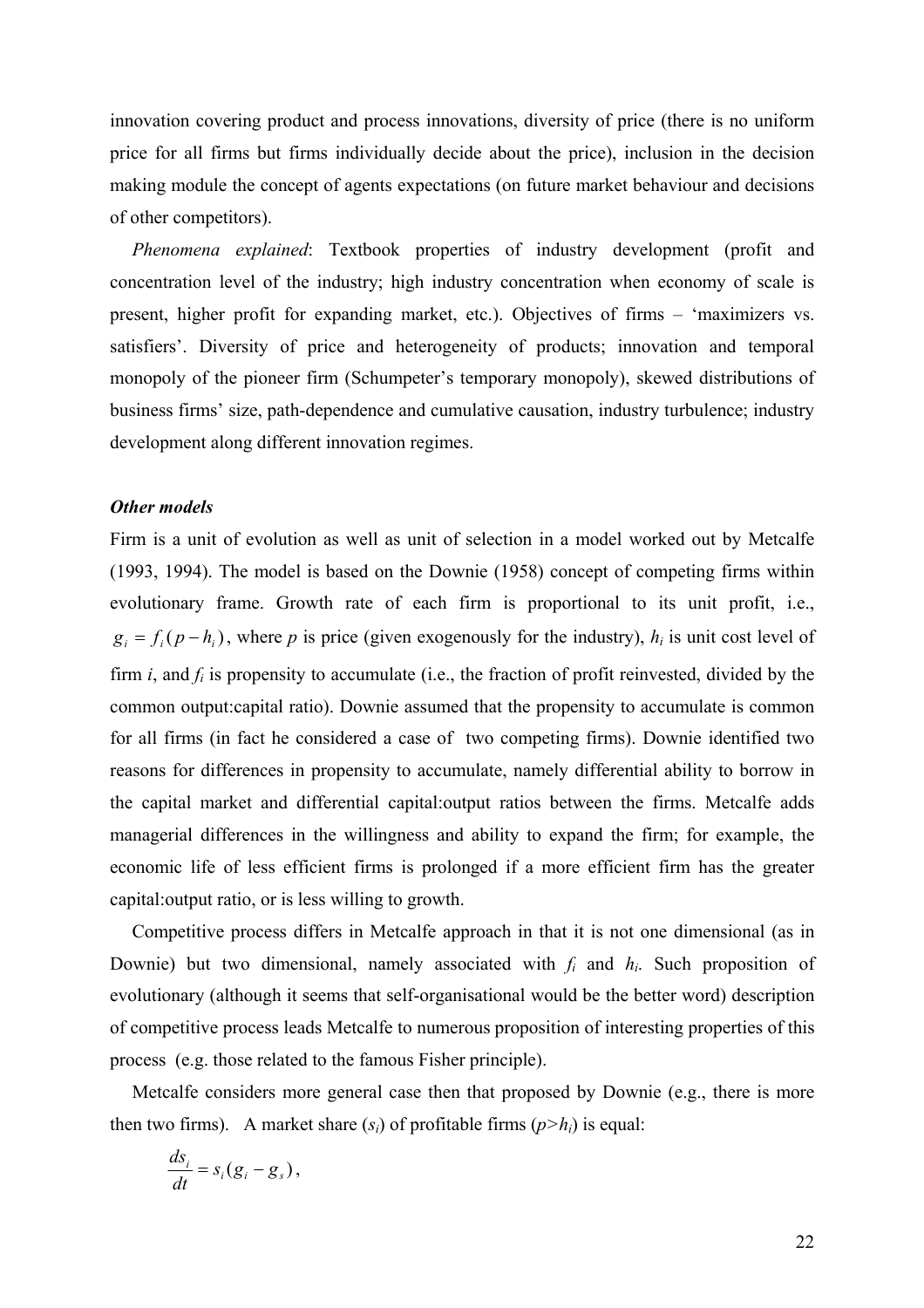where  $g_s$  is the aggregate growth rate of output:

$$
g_s = \sum s_i g_i = \bar{f}_s (p - \bar{h}_s) - C_s (f, h),
$$

 $\bar{f}_s = \sum f_i s_i$  is the average propensity to accumulate and  $\bar{h}_s = \sum h_i s_i$  is the average level of unit costs.  $C_s(f, h) = \sum s_i (f_i - \bar{f}_s)(h_i - \bar{h}_s)$  is the critical covariance between unit costs and propensities to accumulate.

 Because of mentioned two dimensionality of competitive process, it is no longer true that a firm with below average unit costs is necessary increasing its market share. By analysing dynamics of the whole process, rather then focusing on individual firms, the author calculates averaged behaviour, expressed, e.g., in terms of rates of change of the moments of the joint distribution of *f* and *h*.

 There are no decision procedures, values of unit costs and propensities to accumulate are the model's parameters. Selection process takes the form of replicator equation (similar to that proposed by Fisher).

*Phenomena explained*: changes in the average behaviour in a group of firms are connected in a precise way to measures of the variety in behaviour across that group (analogy to the Fisher's principle). Deeper understanding of patterns of growth and accumulation to which competition is central phenomenon.

 A two-population model that comprises a population of firms and a population of consumers, which adapt to and learn about preferences of each other is presented by Paul Windrum and Chris Birchenhall (Windrum, Birchenhall, 1998). The adaptive learning is mediated by the technological designs that are traded in the market. A unit of evolution is a firm and a unit of selection is a product design.

 Selection process acts through adaptive learning of both populations. The main feature of the model is that it simulates interaction of a number of consumers (partitioned into a number of types) and producers (firms). In each period the following sequence is repeated:

- consumers allocate their purchases across the firms (out of firms' offer of sale which consist of maximum quantity of goods and their prices);
- population of consumers replicates;
- firms make adjustment of their offer.

 Each consumer will attempt to buy the most attractive offer if this offer is better than the option named 'not buying' (if there is no stock available a consumer tries to buy the second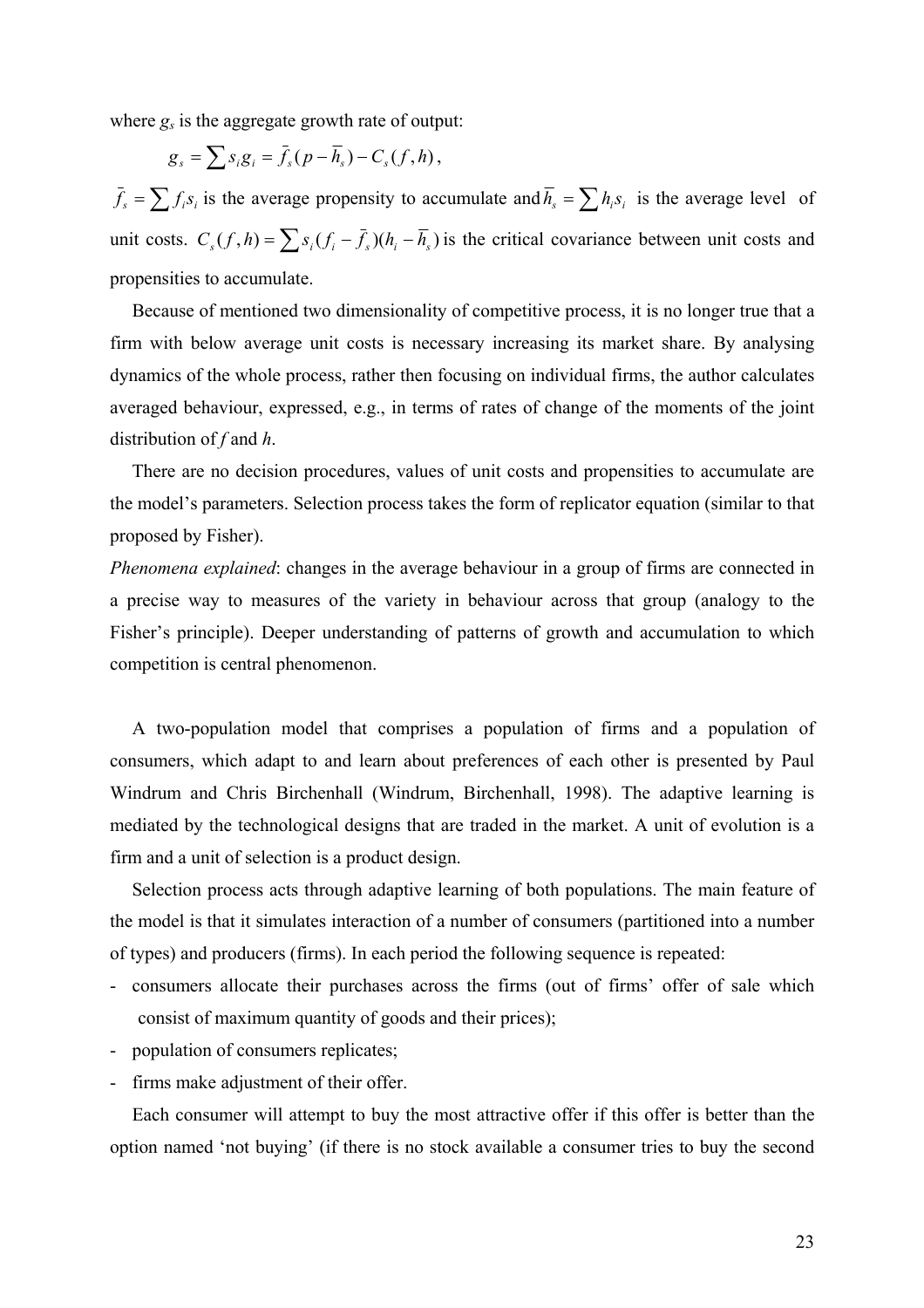best, etc). A consumer of type *i* is characterised by a quantity of money  $m_i$  and a utility function of the form:

$$
u_i(x, p) = v_i(m_i - p) + w_i(x),
$$

where *x* is the characteristic vector of a good and  $p$  is the price of the good;  $v$  is the indirect utility of money that can be obtained in other markets (this function has a constant form);  $w(x)$ is the direct utility of consuming the good with characteristic vector *x*.

 Distribution of consumers across the set of types is governed by a form of replicator equation in such a way that proportion (share) of type *i* consumers grows in proportion to the utility attained by that type (related to the maximum value of the utility at current time *t*).

 After trading, the firms adjust their offer by modifying prices and quantities produced. Price markup and target market shares are fixed in the model so the only task is to adjust the firm's capacity and level of production. Adjustment of the capacity depends on a firm's profits (and losses). Real production is minimum of two values: a firm's capacity and a firm's target level of production. Investment of a firm depends on the wealth of the firm, which is defined as all collected profits (or losses) of that firm during its life.

 Firms can innovate, i.e. can modify products characteristics *x* (each characteristics can mutate with given probability, and if it mutates, characteristics values are randomly changed accordingly to assumed normal distribution). The firm compares the mutated design with the old design and allows the mutated design to be put into production if it is assessed to be improvement. A kind of imitation of existing designs is present in the model, it takes a form of transfer of values of selected number of characteristics from randomly selected firm to that being 'under imitation procedure'. The transfer is accepted if it improves the utility of target consumer type. We can say that the innovation type present in the model is a product innovation embodied in its design.

*Phenomena explained*: emergence of the dominant design (as explained by the cycle theory of innovation) – but the emergence of a single design within a single niche market is a special case of the more general problem presented in the paper and there are possible another market outcomes. Evolving consumer preferences (ignored in the traditional product life cycle) significantly influence direction of technological innovation.

 Andersen (1997) presents a model based on Pasinetti's scheme of the structural economic dynamics of a labour economy with inclusion of an evolutionary, micro-economic foundation. The model describes the evolution of an economic system with a varying number of sectors,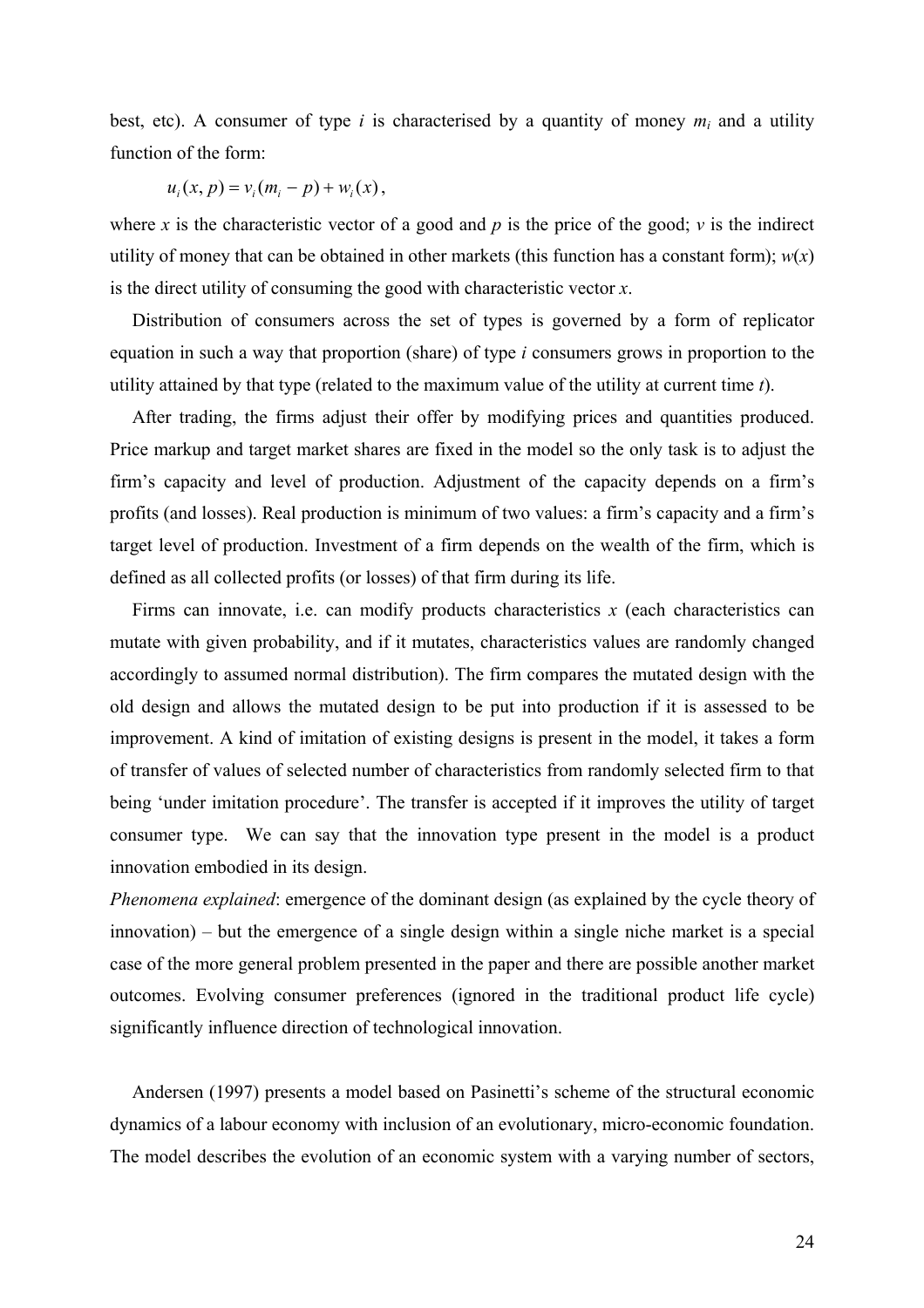each of which is producing a different consumption good. The essence of this model is the assumption that consumers have a hierarchy of goods, and they consume a higher-order good when they are fully provided with the lower-order goods. Labour and knowledge are basic production factors. Innovative process allows firms to increase their productivity with respect to individual goods. Therefore in the long-term perspective labour becomes available for the production of new consumption goods. The hierarchy of goods and the assumption about sequential fulfilment causes the emergence of "technological unemployment, which emerges if goods are not provided to a sufficient degree". Slow productivity development in the production of new goods leads to a slowdown in the overall rate of growth, and it can occur irrespectively of productivity growth in old sectors. To raise long-term growth the concept of "anticipatory R&D" is introduced.

 A micro-based simulation model of national economy, which integrates micro activities, was, developed by Gunnar Eliasson (Eliasson, 1985, 1989). The project of micro-to-macro model was initiated in 1975 and was calibrated to describe the development of the Swedish economy. Firms and household are the basic units of the model. It is not a fully evolutionary model, but contains some evolutionary features and Schumpeterian innovative behaviour. Technical change is introduced at the firm level through new investment. The decisions of firms' managers are mathematically modelled by a search process for proper decisions based on a trail and error procedure. To be closer to reality the principle of 'maintain or improve profit' (MIP) is included in the submodel describing the behaviour of a firm. Long-term investment decisions and short-term production search are also included in the submodel of a firm's behaviour. Long-term economic development primarily depends on the capital market. Investment and growth of potential capacity at the micro level is driven by the difference between the perceived rate of return of the firm and the interest rate.

 Another approach to describe innovation processes is proposed by Bruckner, Ebeling, Jimenez Montaño and Scharnhorst (1993). They start from observation of physicists that "relationship between micro- and macro-level descriptions become important and led to questions of fundamental relevance" and that "relatively independent of the nature of the subsystems mainly the manner of their coordination is important for the demonstration of the well-known macroscopic phenomena of spontaneous structure formation." The authors apply general *n*-dimensional birth-death transition model to describe technological development. It is assumed that firms contain different plants using different technologies. In general term, the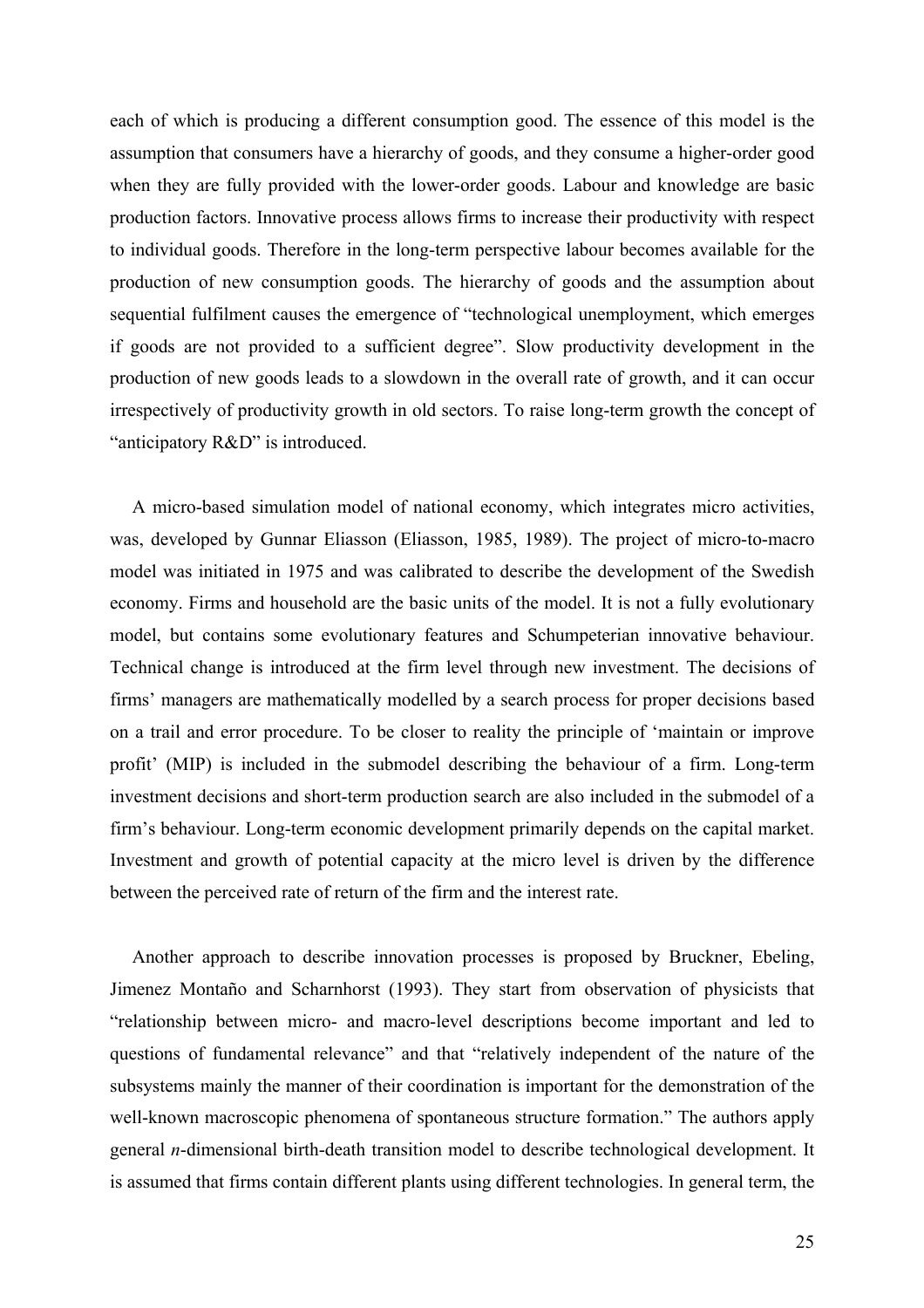system is described by a number of fields (which in a case of technological process are production units used by different firms applying specific technology *i*). Elementary process of self-reproduction, spontaneous generation, self amplification (i.e. non-linear selfreproduction), sponsoring, error reproduction, cooperative and non-cooperative exchange, spontaneous decline and self-inhibition is a base theoretical concept of the model. Development of the system is described by a Master Equation system defining probability distribution of technologies.

#### *Summary*

Last 20 years of evolutionary modelling in economics surely can be named as the period of great radiation. One can find analogy to periods of great species radiation in biological evolution. Two main streams of research, already mentioned, are the Schumpeterian tradition and Agent-based Computational Economics (ACE). Within each stream proliferation of models is enormous but still there is open question if out of these efforts a single paradigm will emerge or a few independent straits of research will coexist.

 In Table 1 a summary of comparative analysis of selected Schumpeterian models is presented. There are numerous traits suitable to compare these models, among them are: units of evolution and selection, type of firms modelled, explicitness of presence of decision procedures and investment rules, how selection is modelled, what is a nature of innovation, how price is set, and what kind of products are considered.

 In most models firm is a unit of evolution as well as a unit of selection, in some other models product is treated as unit of selection and firm as unit of evolution. Concerning type of modelled firms, there are two approaches: treat a firm as one unit operation (in such case introduced innovation transforms a whole firm) or treat a firm as multi-unit operation. In the second case there are also two methods of modelling: each innovation is associated with new vintage of capital or radical innovation is introduced in a new, relatively small, separate unit (a kind of daughter-unit; incremental innovations transforms 'mother-unit).

 Decision procedures (rules) are distinguished feature of human activity and surely are present in all evolutionary models but in many models the presence of this procedures is implicit. In a model with explicit decision rules they relates mainly do R&D process (how much to spend, should R&D financing be rigid or flexible (adaptable, learning), how much spend for innovation (in-house research) and for imitation, etc.). In some models the decisions on level of investment, production and price are explicitly modelled. Sometime they have a rather sophisticated form in which decisions on specific values of investment, production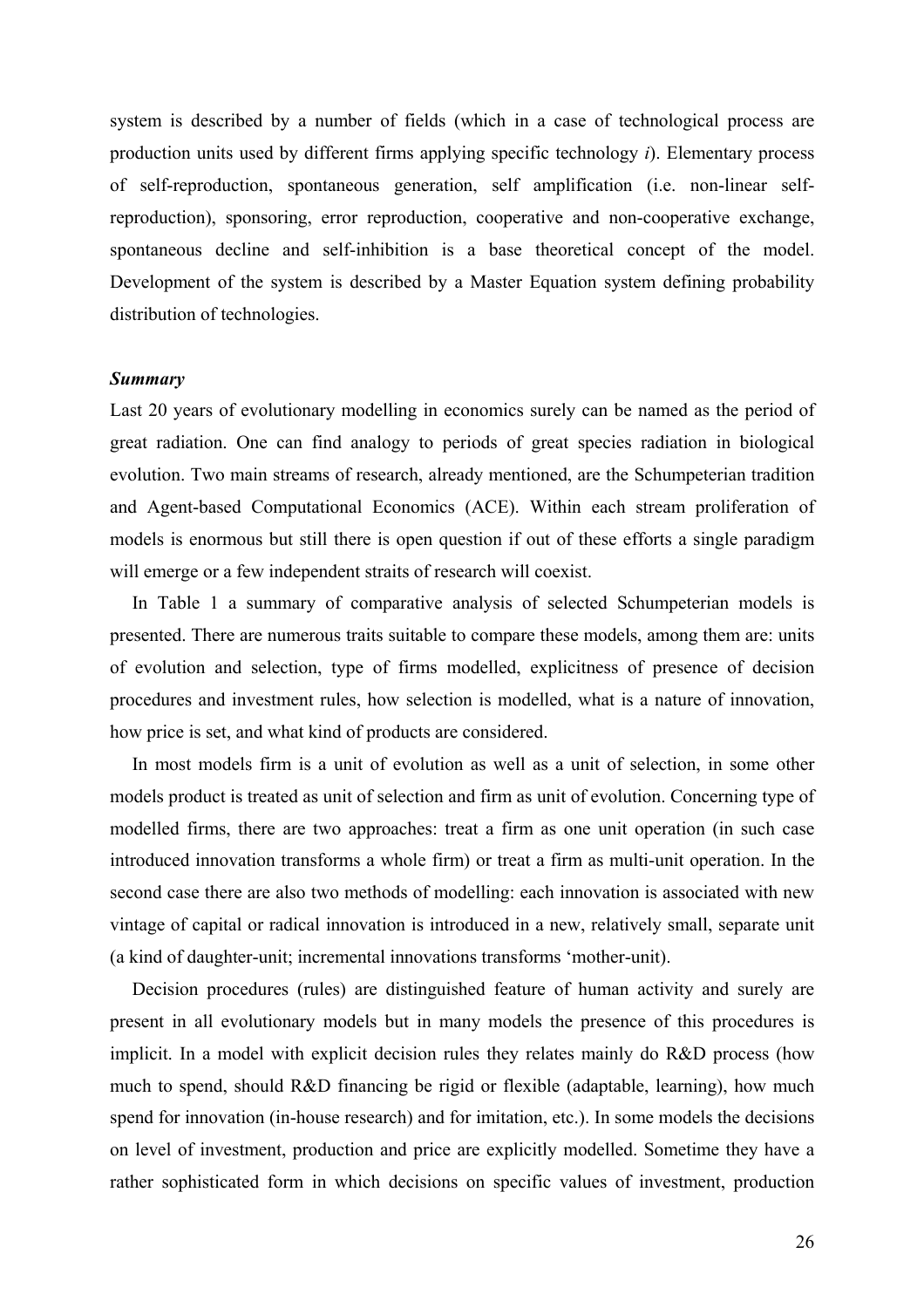and/or price are made in highly interactive and iterative way instead of rather simple mathematical formulas.

 Crucial features of evolutionary models are selection mechanism and innovation nature of modelled process. There is no common way of modelling selection process. In roughly half analysed models selection is modelled using different forms of a replicator equation. In some models the selection goes via price mechanism (price is set as uniform for all firms, the price and different cost of production generate diversified profit which in turn governs investment abilities of firms and through this way generates variety of grow rates of modelled firms). Spectrum of modelled types of innovation is really enormous. Some of them can be identified with traditional process and product innovations, and are related to increase of efficiency of capital use (increase of productivity of capital), diminishing unit cost of production (e.g., labour productivity improvement) or improving products performance (e.g., design improvement). In some other models they have a form of internal skill improvement or simply improvement of 'abstract' competitiveness index.

 The last features enclosed in Table 1 is price setting and a nature of modelled products. Price can be set exogenously (and keep constant), calculated from marked demand function and set as uniform price for all products of all firms, or price can be set by firms individually and can be firm specific. Price setting procedure is closely related with type of products modelled. If products are homogenous the price is usually uniform for all firms but if there is heterogeneity of products (and they differ e.g. in their technical characteristics) then price is firm specific (diversity of price accompanied with heterogeneity of products are observed, what makes that the models are closer to reality).

 There is diversity of phenomena explained by different models. This characteristic is not presented in Table 1 but some of them were indicated in the paper in the end of description of each model.

## **Bibliography**

- Bruckner E., Ebeling W., Jimenez Montaño M., Scharnhorst A., (1993), 'Technological Innovations A Self-Organisation Approach', Wissenschaftszentrum Berlin fürSocialfroschung, FS II 93-302.
- Bruckner E., Ebeling W., Scharnhorst A. (1989), 'Stochastic dynamics of instabilities in evolutionary systems', *System Dynamics Review*, 5, no. pp. 176-191.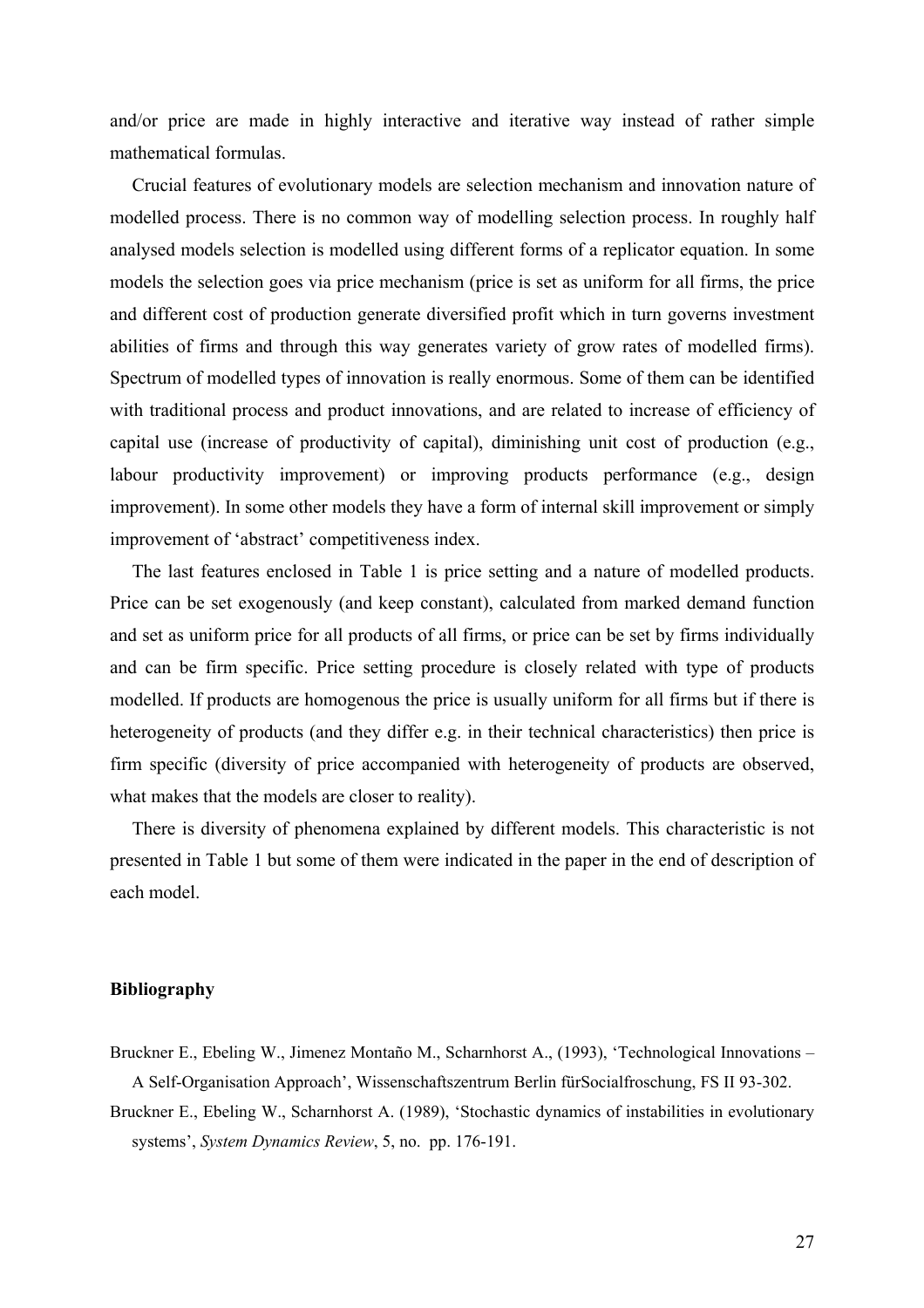- Andersen, Esben Sloth (1997), 'Escaping Satiation in an Evolutionary Model of Structural Economic Dynamics', Paper presented at the workshop on *Escaping Satiation: Increasing Product Variety, Preference Change and the Demand Side of Economic Growth*, Max Planck Institute for Research into Economic Systems, Jena, 11-13 December 1997.
- Chiaromonte F., Dosi G. (1993), 'Heterogeneity, competition, and macroeconomic dynamics', *Structural Change and Economic Dynamics*, 4, 39-63.
- Dosi G., Fabiani S., Freeman Ch. Aversi R., (1993), 'On the Process of Economic Development', Center for Research in Management, University of California at Berkeley, CCC Working Paper No. 93-2
- Dosi G., Fabiani S., Aversi R., and Meacci M., (1994), 'The Dynamics of International Differentiation: A Multi-country Evolutionary Model', *Industrial and Corporate Change*, V.2 (3) p. 225-41.
- Dosi G., Freeman Ch., Nelson R., Silverberg G., Soete L. (ed.), (1988), *Technical Change and Economic Theory*, London: Pinter Publishers.
- Dosi G., Marsili O., Orsenigo L., Salvatore R. (1995), 'Learning, Market Selection and the Evolution of Industrial Structures', *Small Business Economics*, 7, 411-436, first published in 1993 as working paper: Center for Research in Management, University of California at Berkeley, CCC Working Paper No. 93-9.
- Downie J., (1958), *The Competitive Process*, London: Duckworth.
- Eliasson Gunnar, (1985), *The Firm and Financial Markets in the Swedish Micro-to-Macro Model. Theory, Model and Verification*, Stockholm: Almmvist&Wiksell International.
- Eliasson Gunnar (1989), 'Modelling Long-term Macroeconomic Growth as a micro-based, path dependent, experimentally organized economic process, Working paper, The Industrial Institute for Economic and Social Research, Stockholm, Sweden.
- Englmann F.C. (1994), 'A Schumpeterian model of endogenous innovation and growth', *Journal of Evolutionary Economics*, 4, pp. 227-241.
- Jonard, N., Yildizoglu, M. (1998), 'Technological Diversity in an Evolutionary Industry Model with Localized Learning and Network Externalities', *Structural Change and Economic Dynamics*, 9(1), 35-55.
- Jonard, N., Yildizoglu, M. (1999). 'Sources of Technological Diversity'. Paris: Cahiers de l'innovation, no.99030, CNRS.
- Hodgson, G. M. (1996) "The Challenge of Evolutionary Economics" first version, 1 August 1996, contribution to a collection of 'views and comments on economics and evolution' for the Journal of Institutional and Theoretical Economics.
- Kwasnicka, H., Kwasnicki, W. (1992), Market, Innovation, Competition. An evolutionary model of industrial dynamics, *Journal of Economic Behavior and Organization*, vol. 19, 343-68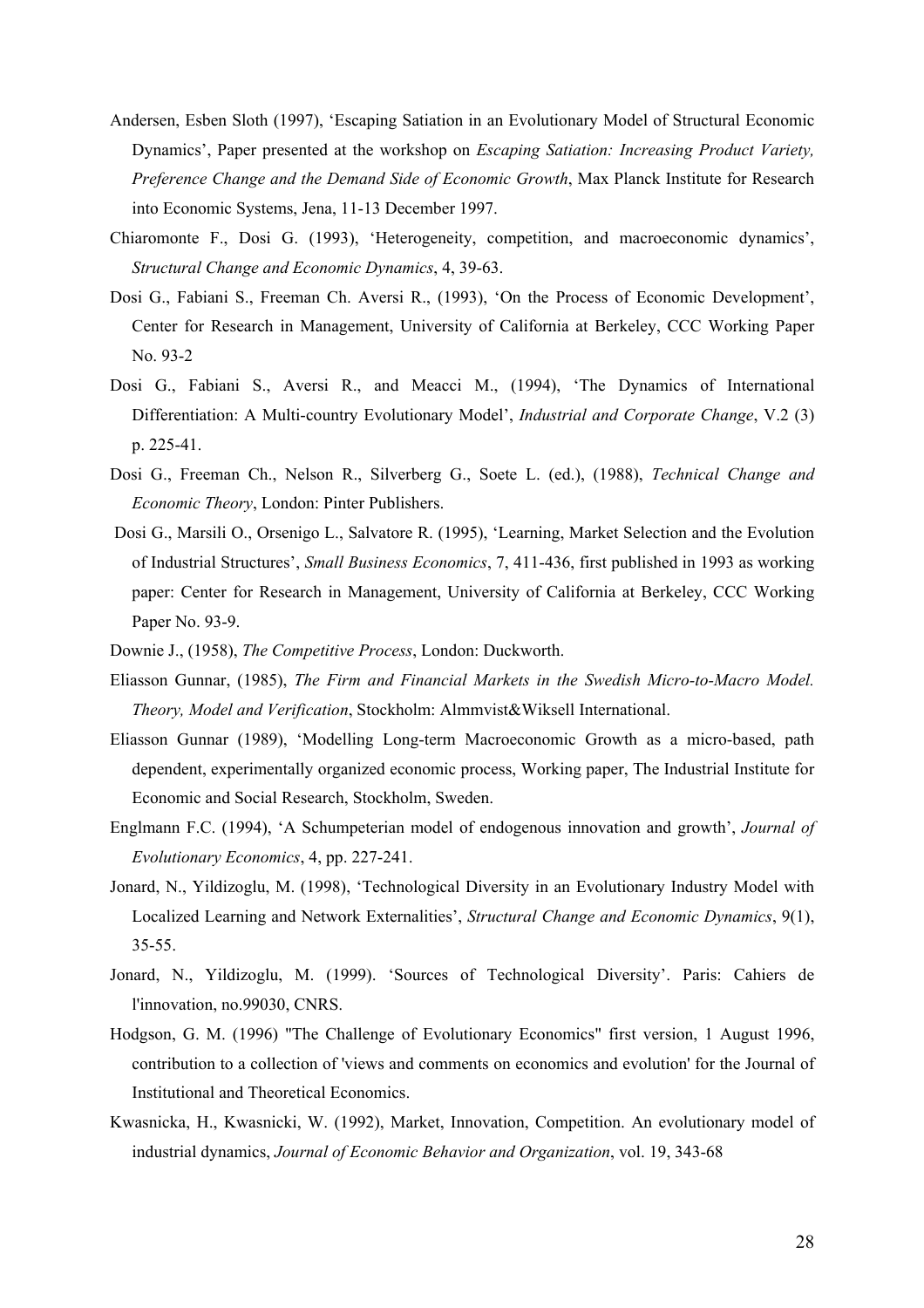- Kwasnicka, H., Kwasnicki, W. (1996), 'Long-Term Diffusion Factors of Technological Development: An Evolutionary Model and Case Study', *Technological Forecasting and Social Change* 52, 31-57.
- Kwasnicki, W. (1994/1996), *Knowledge, Innovation, and Economy. An Evolutionary Exploration*., Wroclaw: Oficyna Wydawnicza Politechniki Wroclawskiej; the second edition in 1996 by Edward Elgar Publishing Limited; Cheltenham, UK, Brookfield, US.
- Kwasnicki, W. (2000), 'Monopoly and perfect competition there are two sides to every coin', in Saviotti Paolo, Bart Nooteboom (eds), *Technology and knowledge: from the firm to innovation systems,* London: Edward Elgar Publishing.
- Metcalfe J.S., (1993), 'Some Lamarcian themes in the theory of growth and economic selection: provisional analysis', *Revue International de Systemique*, vol. 7, no. 5, pp. 487-504.
- Metcalfe J.S.,( 1994), 'Competition, Evolution and Capital markets', *Metroeconomica*, 45, no. 2, pp. 127-154, June.
- Nelson R.R. (1995), 'Recent Evolutionary Theorizing About Economic Change', *Journal of Economic Literature*, 33(1), 48-90.
- Nelson, R.R., and Winter, S.G. (1982), *An Evolutionary Theory of Economic Change*, Belknap Press, Cambridge, Mass. and London.
- Nelson Richard R, Edward N. Wolff, (1997), 'Factors behind cross-industry differences in technical progress', *Structural Change and Economic Dynamics*, 8, 205-220.
- Saviotti P.P., Mani G.S., (1993) 'A model of technological evolution based on replicator dynamics', paper presented at the conference *Developments in Technoogy Studies: Evolutionay Economics and Chaos Theory*, University of Amsterdam, Amsterdam, may 6-8.
- Saviotti P.P., Metcalfe J.S., (ed.), (1991), *Evolutionary Theories of Economic and Technological Change*, Chur: Harwood Academic Publishers.
- Silverberg Gerald (1985), *Technical Progress, Capital Accumulation and Effective Demand: A Selforganisation Model*, Universitat Stuttgard. Published in D. Batten (ed. (1987) *Economic Evolution and Structural Change*, Berlin-Heidelberg-New York: Springer-Verlag.
- Silverberg G., Dosi G., Orsenigo L., (1988), 'Innovation, Diversity and Diffusion: A Self-Organisation Model', *Economic Journal*, 98, 1032-54.
- Silverberg Gerald and Doris Lehnert (1993),'Long Waves and 'Evolutionary Chaos' in a Simple Schumpeterian Model of Embodied Technical Change', *Structural Change and Economic Dynamics*, 4, 9-37.
- Silverberg Gerald and Doris Lehnert (1993a),''Evolutionary Chaos': Growth Fluctuations in a Schumpeterian Model of Creative Destruction', MERIT Report 93-003.
- Silverberg Gerald, Bart Verspagen (1994), 'Learning. Innovation and Economic Growth: A Long-run Model of Industrial Dynamics', *Industrial and Corporate Change*, vol. 3, no. 1. pp. 199-223.
- Silverberg Gerald, Bart Verspagen (1994a), 'Economic Dynamics and Behavioral Adaptation: An Application to an Evolutionary Endogenous Growth Model', IIASA Working paper WP-94-84.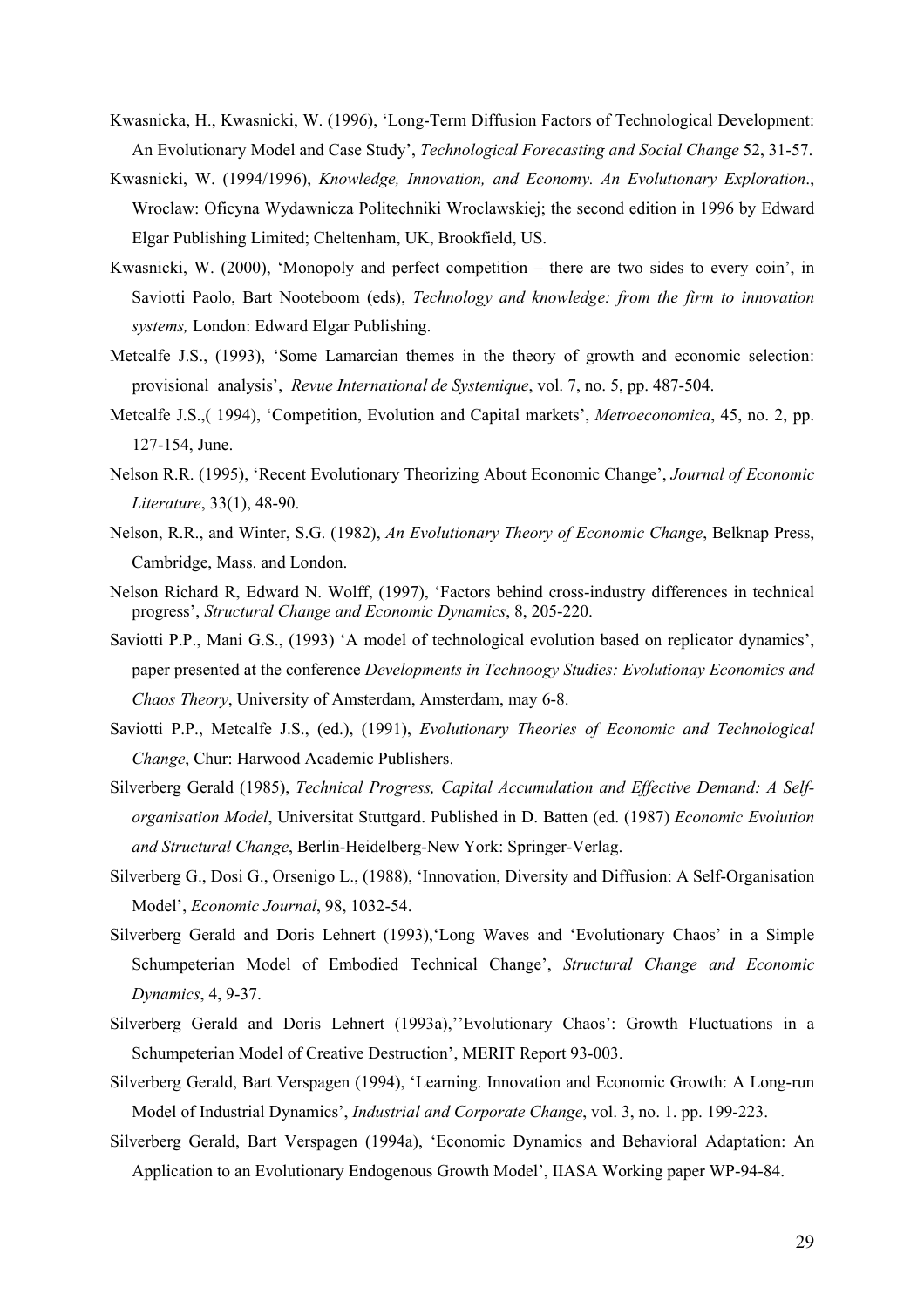- Silverberg Gerald, Bart Verspagen (1994b), 'Collective learning, innovation and growth in a boundedly rational, evolutionary world', Journal of Evolutionary Economics, 4, pp 207-226.
- Silverberg Gerald, Bart Verspagen (1995), 'From the Artificial to the Endogenous: Modelling Evolutionary Adaptation and Economic Growth', IIASA Working paper WP-95-08.
- Silverberg Gerald, Bart Verspagen (1995a), 'An Evolutionary Model of Long Term Cyclical variations of Catching Up and Falling Behind', IIASA Working paper WP-95-09.
- Silverberg, G. and B. Verspagen, (1995), 'Evolutionary Theorizing on Economic Growth', in Dopfer, K. (ed.), *The Evolutionary Principles of Economics*, Norwell, MA: Kluwer Academic Publishers.
- Taylor Paul (1995), 'Modelling Artificial Stock markets Using Genetic Algorithms', in Suran Goonatilake and Philip Treleaven (eds.) *Intelligent Systems for Finance and Business*, Wiley.
- Windrum Paul, Chris Birchenhall, (1998), 'Is product life cycle theory a special case? Dominant design and the emergence of market niches through coevolutionary-learning, *Structural Change and Economic Dynamics*, 9, pp. 109-134.
- Winter, S.G. (1984), "Schumpeterian Competition in Alternative Technological Regimes", Journal of Economic Behavior and Organization Vol. 5, 287-320
- Winter, S.G. Y. M. Kaniovski G. Dosi (1997) A Baseline Model of Industry Evolution, IIASA Working Report IR-97-013.
- Winter, S.G. Y. M. Kaniovski G. Dosi (2000) 'Modeling industrial dynamics with innovative entrants', *Structural Change and Economic* Dynamics, 11, 255-293.
- Verspagen B., (2001), *The economics of technological change* (forthcoming book).
- Yildizoglu, M. (2002), 'Competing R&D Strategies in an Evolutionary Industry Model', forthcoming in *Computational Economics*, 19: 51-65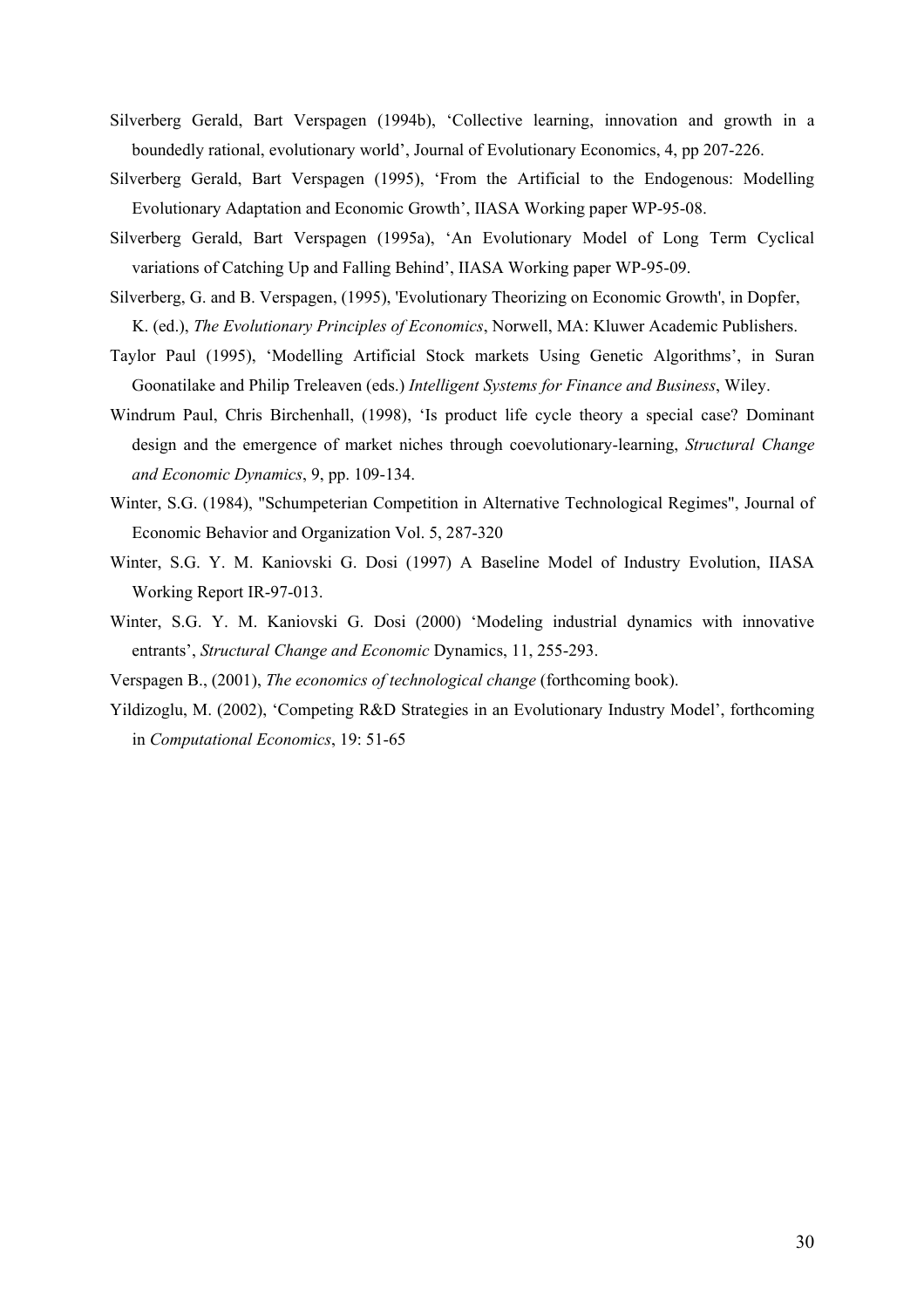| <b>Model</b><br>(in an order of the year<br>of publication)                                                | Unit of evolution/<br>unit of selection<br><b>Firm type</b> | <b>Decision rules/</b><br>investment rules                             | <b>Selection</b>                                                                                     | <b>Nature of innovation</b>                                                                            | <b>Price</b>                                               | <b>Product</b>                                                              |
|------------------------------------------------------------------------------------------------------------|-------------------------------------------------------------|------------------------------------------------------------------------|------------------------------------------------------------------------------------------------------|--------------------------------------------------------------------------------------------------------|------------------------------------------------------------|-----------------------------------------------------------------------------|
| (Nelson, Winter,<br>1982)<br>(Winter, 1984)                                                                | firm/firm<br>one unit firm                                  | investment function;<br>R&D funds (rigid<br>and/or flexible)           | through price<br>mechanism;<br>investment<br>constraints lead to<br>capital grows or<br>scrapping    | productivity of capital<br>improvement<br>innovation/imitation                                         | uniform for all<br>firms (via marked<br>demand function)   | homogenous                                                                  |
| (Silverberg, 1985)<br>(Silverberg, Dosi,<br>Orsenigo, 1988)                                                | firm/product<br>vintage capital firm                        | no explicit<br>investment<br>procedures                                | replicator equation                                                                                  | firms' internal skill<br>level improvement                                                             | firm specific,<br>heterogeneous<br>(dynamical mark-<br>up) | partly heterogeneous<br>(products differ in<br>price and delivery<br>delay) |
| (Kwasnicka,<br>Kwasnicki, 1992,<br>Kwasnicki,<br>1994/1996).                                               | firm/product<br>multi-unit firm                             | investment,<br>production and price<br>evaluated in<br>interactive way | replicator dynamics                                                                                  | products' technical<br>improvement, variable<br>cost reduction, capital<br>productivity<br>improvement | firm specific,<br>heterogeneous                            | heterogeneous<br>(technical<br>characteristics and<br>price)                |
| (Silverberg, Lehnert,<br>1993, 1993a)<br>(Silverberg,<br>Verspagen, 1994,<br>1994a, 1994b, 1995,<br>1995a) | firm/firm<br>vintage capital firm                           | R&D investment<br>(learning procedure)                                 | through efficient use<br>of employment<br>(employment share<br>of more efficient<br>firms increases) | labour productivity<br>improvement                                                                     | no explicit price of<br>products                           | 'hidden'<br>homogenous<br>product                                           |
| (Metcalfe, 1993,<br>1994)                                                                                  | firm/firm<br>one unit firm                                  | no explicit decision<br>rules                                          | replicator dynamics                                                                                  | no explicit innovation<br>process                                                                      | constant,<br>exogenous price                               | no product                                                                  |
| (Dosi et al., 1993,<br>1995)                                                                               | microsector/firm<br>multi-unit firm                         | no explicit decision<br>procedures                                     | "quasi-replicator<br>dynamics"                                                                       | improvement of<br>competitiveness index                                                                | no explicit price of<br>products                           | 'hidden'<br>homogenous<br>product                                           |
| (Dosi at al., 1994)                                                                                        | sector/firm<br>multi-unit firm                              | R&D investment and<br>its structure<br>(innovation vs.<br>imitation)   | replicator dynamics                                                                                  | improving labour<br>productivity;<br>innovation and<br>imitation                                       | heterogeneous<br>price                                     | homogenous<br>product (but with<br>different price)                         |

*Table 1. Features of selected neo-schumpeterian models (a summary)*